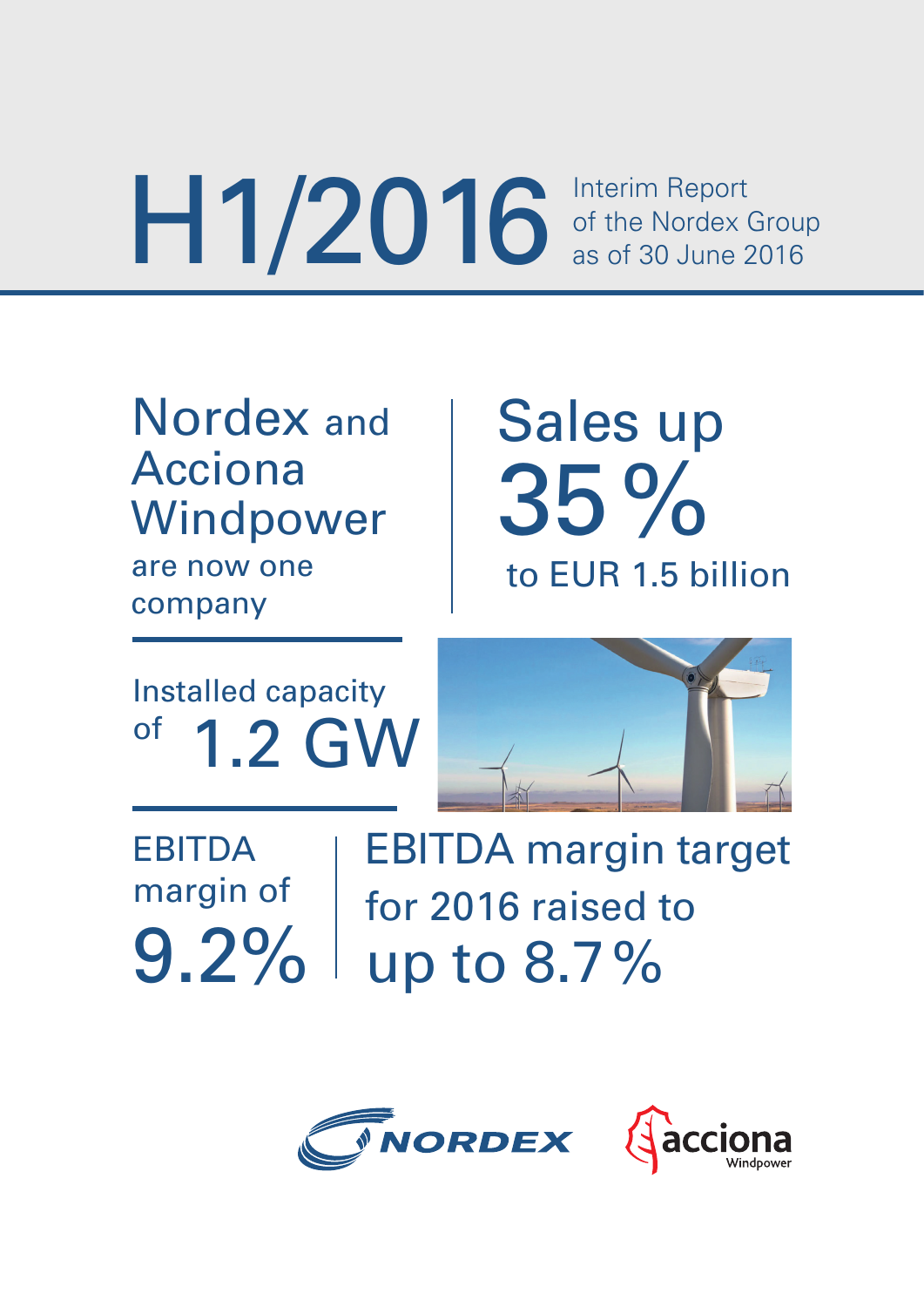

### **Contents**

- Key figures
- Letter to the shareholders
- The stock

#### **Interim Group management report as of 30 June 2016**

- 8 Economic conditions
- 8 Industry conditions
- Business performance
- Results of operations and earnings
- Financial condition and net assets
- Capital spending
- Research and development
- Employees
- Risk and opportunities
- Outlook
- 17 Events after the conclusion of the period under review

#### **Interim consolidated financial statements as of 30 June 2016**

- Consolidated balance sheet
- Consolidated income statement
- Consolidated statement of comprehensive income
- 20 Consolidated cash flow statement
- Consolidated statement of changes in equity
- 23 Notes on the interim consolidated financial statement (IFRS)
- 26 Statement of changes in property, plant and equipment and intangible assets
- Report on material transactions with related parties
- Group segment report
- Responsibility statement in accordance with Section 37y in connection with Section 37w (2) No. 3 of the German Securities Trading Act.
- Financial calendar/statutory disclosures/disclaimer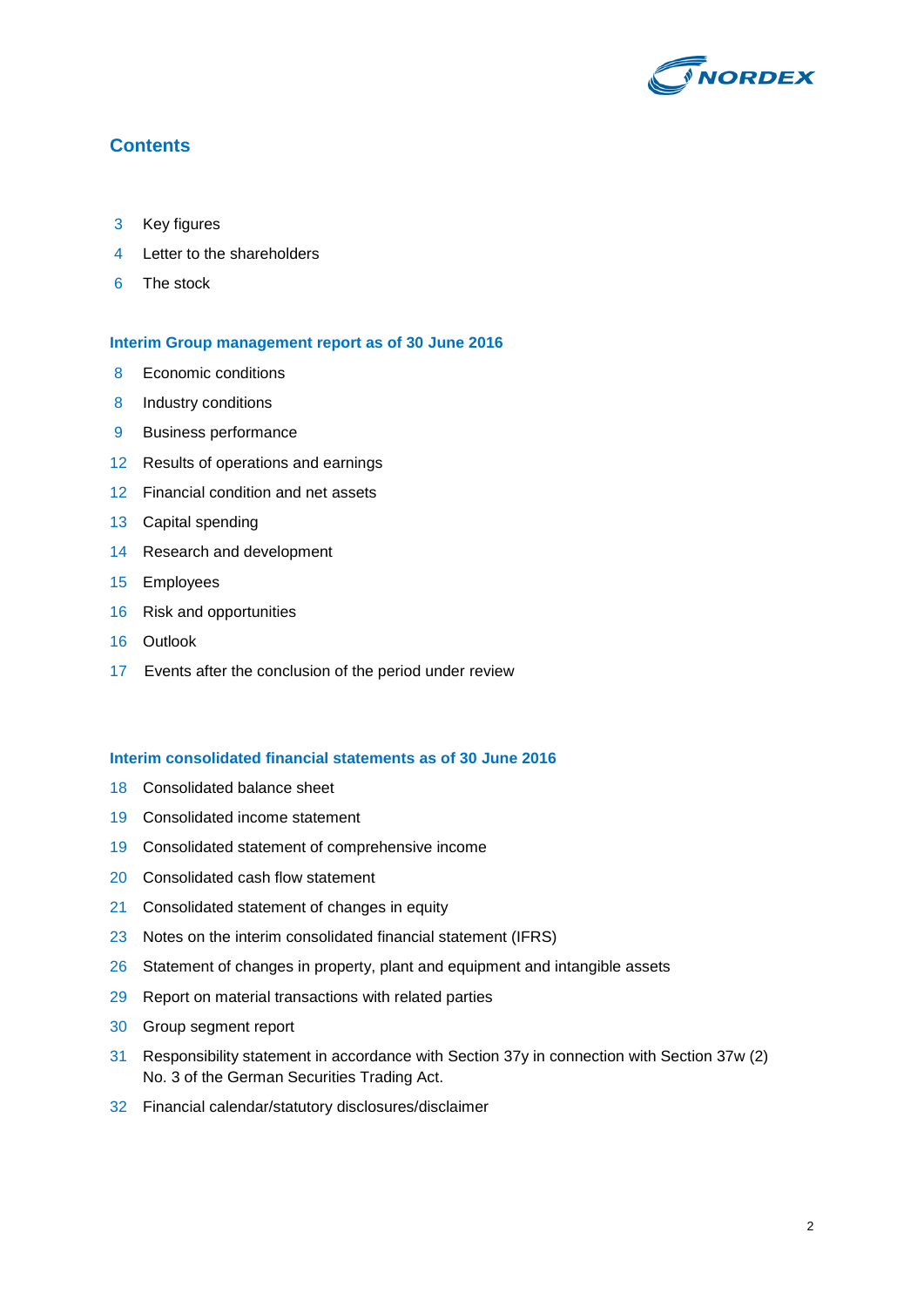

## **Key figures**

| <b>Earnings</b>         |                    | $01.01 -$<br>30.06.2016 | $01.01 -$<br>30.06.2015 |
|-------------------------|--------------------|-------------------------|-------------------------|
| <b>Sales</b>            | <b>EUR million</b> | 1,483.9                 | 1,100.3                 |
| Total revenues          | <b>EUR million</b> | 1,503.0                 | 1,083.8                 |
| <b>EBITDA</b>           | <b>EUR million</b> | 136.6                   | 87.9                    |
| EBIT                    | <b>EUR million</b> | 92.0                    | 61.5                    |
| Free cash flow          | <b>EUR million</b> | $-470.3$                | 41.9                    |
| Capital spending*       | <b>EUR million</b> | 37.1                    | 33.3                    |
| Consolidated net profit | EUR million        | 51.0                    | 36.9                    |
| Earnings per share**    | <b>EUR</b>         | 0,58                    | 0,46                    |
| <b>EBITDA</b> margin    | %                  | 9.2                     | 8.0                     |

| <b>Balance sheet</b>  |             | 30.06.2016 | 31.12.2015 |
|-----------------------|-------------|------------|------------|
|                       |             |            |            |
| Total assets          | EUR million | 2,838.1    | 1,460.1    |
| Equity                | EUR million | 893.2      | 455.6      |
| Equity ratio          | %           | 31.5       | 31.2       |
| Working capital ratio | %           | 4.4        | $-1.2$     |

| <b>Employees</b>        |             | $01.01 -$<br>30.06.2016 | $01.01 -$<br>30.06.2015 |
|-------------------------|-------------|-------------------------|-------------------------|
| <b>Employees</b>        | 30.06.      | 4,923                   | 3.060                   |
| Personnel expenses      | EUR million | 126.6                   | 93.4                    |
| Personnel expense ratio | %           | 8.4                     | 8.6                     |

| <b>Company performance indicators</b> |             | $01.01 -$<br>30.06.2016 | $01.01 -$<br>30.09.2015 |
|---------------------------------------|-------------|-------------------------|-------------------------|
| l Order intake                        | EUR million | 1.330.2                 | 1.353.5                 |
| Installed capacity                    | <b>MW</b>   | 1,164.9                 | 611 2                   |

\*excluding investments in the acquisition of Acciona Windpower \*\*based on 88.532 million shares (previous year: 80.882 million)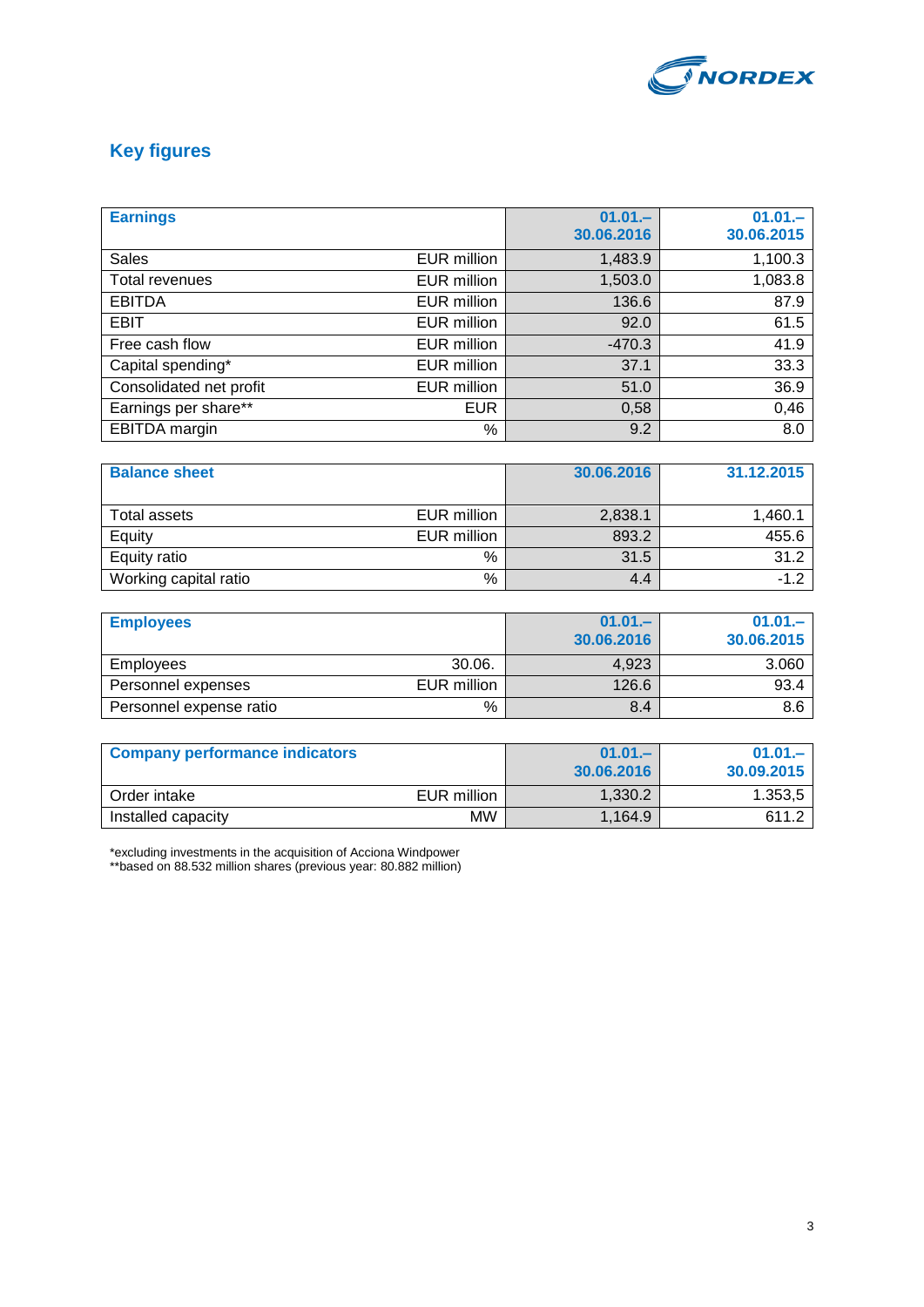

# Decs Shareholders and bromers patres,

The market for wind power systems is changing rapidly. At the moment, this particularly applies to the regulatory situation and, hence, the framework for successful business activities in our industry. As these changes have not come without warning, we are well prepared for them. They affect Nordex as well as our direct competitors.

One key step in this connection was the decision to acquire Acciona Windpower. We have reported in detail on this transaction over the last few months. After our two companies' formal merger effective 1 April 2016, we are now working day for day on implementing our plans and are well on the way towards creating a truly global player in the wind power industry.

Obviously, it will take a few more months for us to implement all our plans and for the full potential offered by the new company to be reflected in its business figures. However, given current and upcoming orders it is already evident just how important the improved presence in the United States and in new growth markets will be. Although our existing European markets continue to provide a solid basis for business, the markets outside Europe will generate greater impetus for growth in the medium term.

The German market is a good example of this. Order intake in this market grew again at a double-digit rate to over half a billion euros in the period under review. With the adoption of a new system with competition-based pricing and high annual tender volumes, sales in our domestic market will stabilise at a good level over the next few years. Although we assume that we will be able to defend or even strengthen our position as a market-leading player, we will be focusing on non-European markets to generate growth. This will particularly include the United States, Mexico, Latin America, South Africa and India.

These first consolidated financial statements for the new Nordex SE show the development towards business that is driven in particular by the second half of the year. Thus, at around EUR 1.3 billion, new business in the first six months of the year accounted for around 40% of our full-year target for 2016. This trend can also be seen across the sector as a whole.

This is chiefly due to project postponements by customers caused by the US PTC system for example. Although this system of tax credits on investments in wind farm projects was extended by a further five years in December 2015, investors can already claim the tax credit even if only 5% of the construction work on a wind farm has been finished and it is not completed and does not go on line until after 2016 ("safe harbor").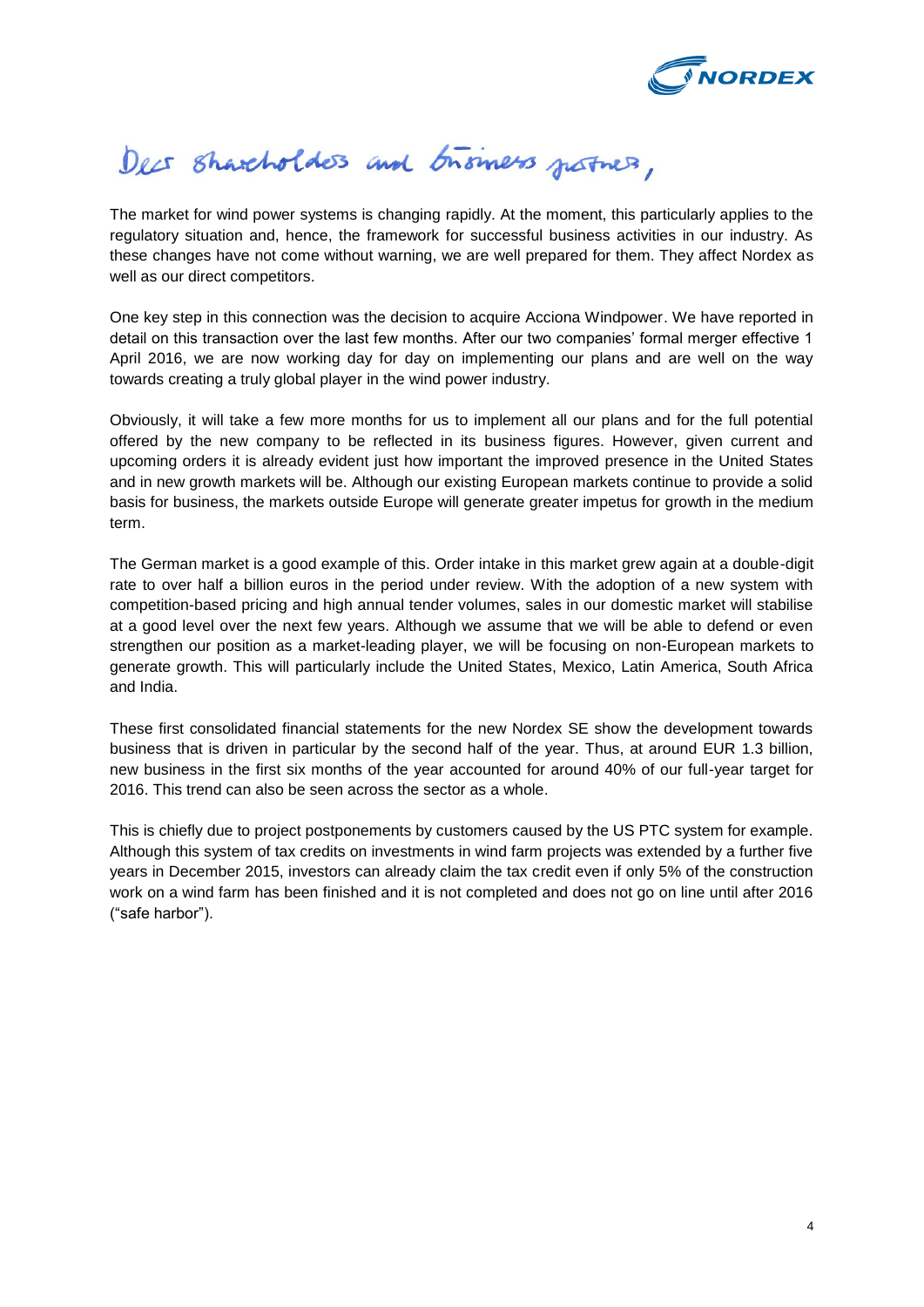

The Group's profitability is encouraging, with earnings before interest, taxes, depreciation and amortisation rising by more than 55% to EUR 136.6 million, translating into an EBITDA margin for the Group of 9.2%. This is largely in line with the margin adjusted for non-recurring effects achieved in 2015. Our expectations of upbeat earnings in 2016 as a whole have strengthened. We forecast an EBITDA margin of between 8.3 and 8.7% and, hence, above the previous forecast.

Yours sincerely,

Lars Bondo Krogsgaard Chief Executive Officer Nordex SE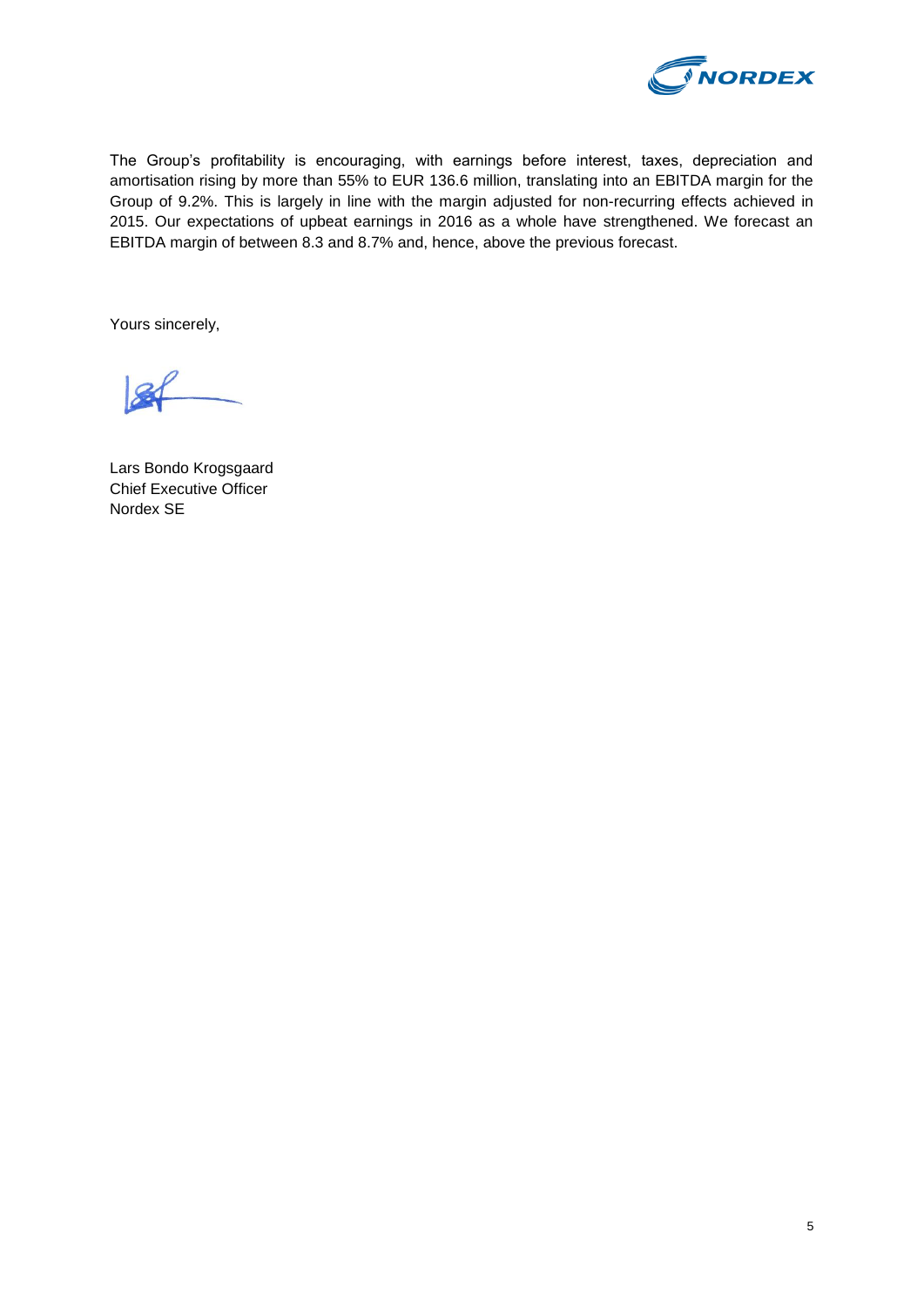

### **The stock**

In the first half of 2016, the international capital markets were initially influenced by geopolitical events such as the Ukraine crisis and turmoil in the Middle East. However, prices particularly came under pressure from economic weakness in Asia and the resultant crisis in the international commodity markets, particularly the price of oil. This was exacerbated by terrorist attacks in Paris, Brussels and Istanbul. The Brexit vote at the end of the first half of the year also triggered turbulence in the markets.

The German benchmark DAX index closed the first half of the trading year around 10% lower and, like the Eurozone index EURO STOXX 50 (down 12.3%), substantially underperformed its US pendant Dow Jones, which gained 2.9% on a USD basis. German midcaps were also muted compared with the end of 2015 although they had recovered again from the lows for the year reached in February 2016. The TecDAX technology stock index, in which Nordex is included, retreated by 12.6% in the first half of 2016. The RENIXX, a global equity index tracking the shares of the 30 largest companies in the renewables industry, in which Nordex is likewise included, declined by around 15.7% in the first six months of 2016.

On 30 June 2016, Nordex stock closed at EUR 25.43, down roughly 22.4% on the last day of trading in 2015. It reached its highest daily closing price in the period under review of EUR 33.21 on 5 January, falling to a low of EUR 22.38 on 7 April. A daily average of 780,000 Nordex shares were traded on the Xetra electronic platform in the first half of 2016. The greatest volume was recorded on 21 March, the day of the annual press conference, when 2.8 million shares changed hands.

Nordex SE's shareholder structure has changed as a result of the Acciona Windpower transaction. The 16.1 million new shares issued at the beginning of April 2016 were transferred to Acciona S.A. as part of the payment of the acquisition of AWP. As a result of this together with the transfer of further Nordex shares previously held by SKion/momentum, Acciona S.A. now hold 29.9% of Nordex SE's share capital. SKion/momentum now jointly holds only 5.71% of the voting rights. On 30 June 2016, Deutsche Asset Management Investment GmbH (Deutsche Bank Group) held 3.11% of the voting rights, thus exceeding the 3% reporting threshold. After the end of the period under review, Schroders plc stated that it held 3.07% of Nordex stock as of 5 July 2016.

Nordex maintains intensive and ongoing communications with all private and institutional capital market participants. Thus, members of the Management Board attended roadshows in Frankfurt, London, Paris and Amsterdam/Den Haag in the second quarter of 2016. In addition, members of the Management Board as well as Nordex's IR team participated in numerous European capital market conferences. More than a dozen banks and research companies are tracking Nordex SE. According to data provided by information service Bloomberg, nine out of a total of 18 researchers rated Nordex a "buy", six a "hold" and three a "sell" as of 25 July 2016.

Information on Nordex stock as well as news, financial reports and presentations on the Company are available from the Investor Relations section of the Nordex Group's website at www.nordexonline.com/de/investor. In addition, it is possible to subscribe to the e-mail newsletter service to keep abreast of all main developments at Nordex.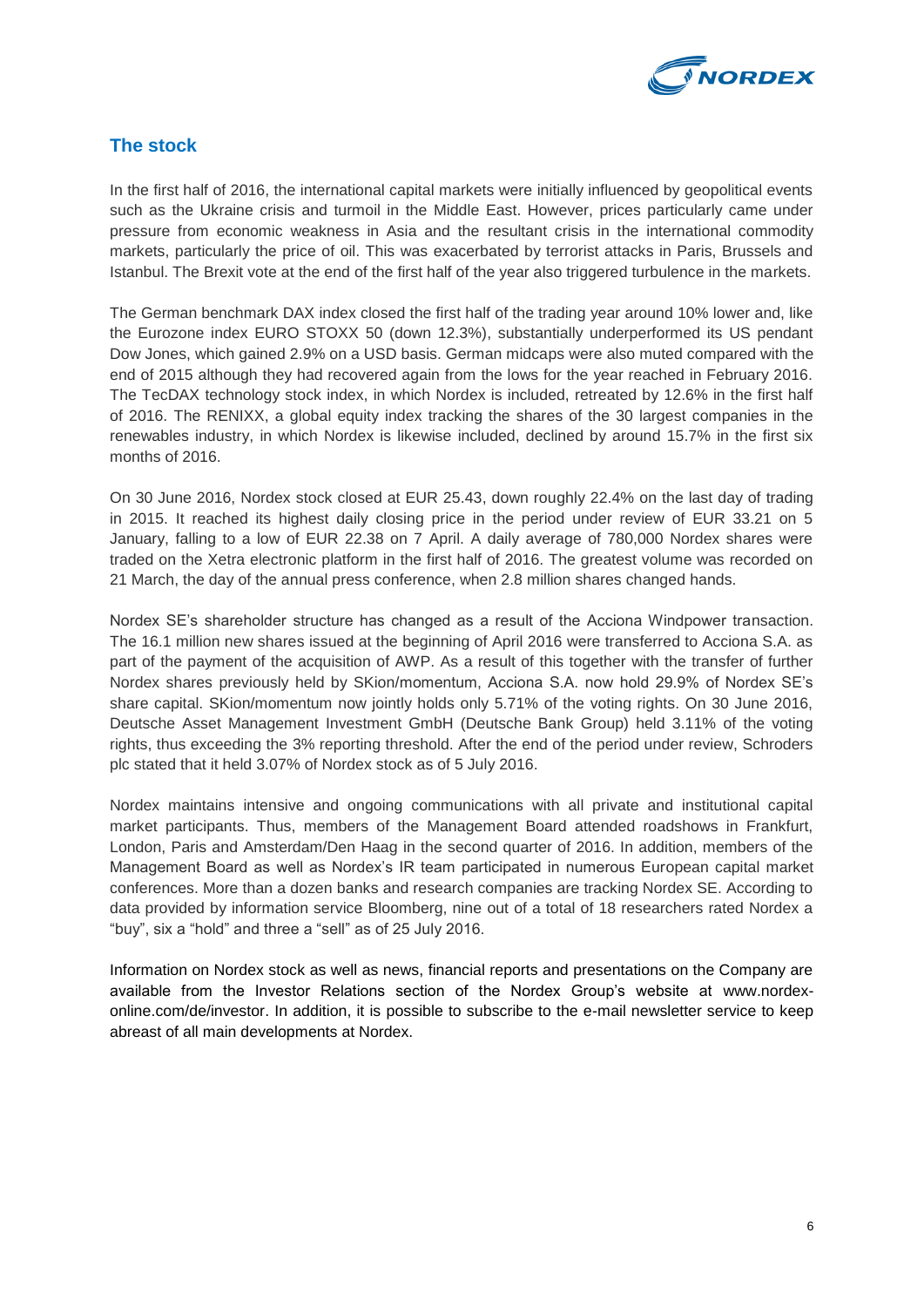





Source: Bloomberg

#### **Shareholder structure as of 30 June 2016**

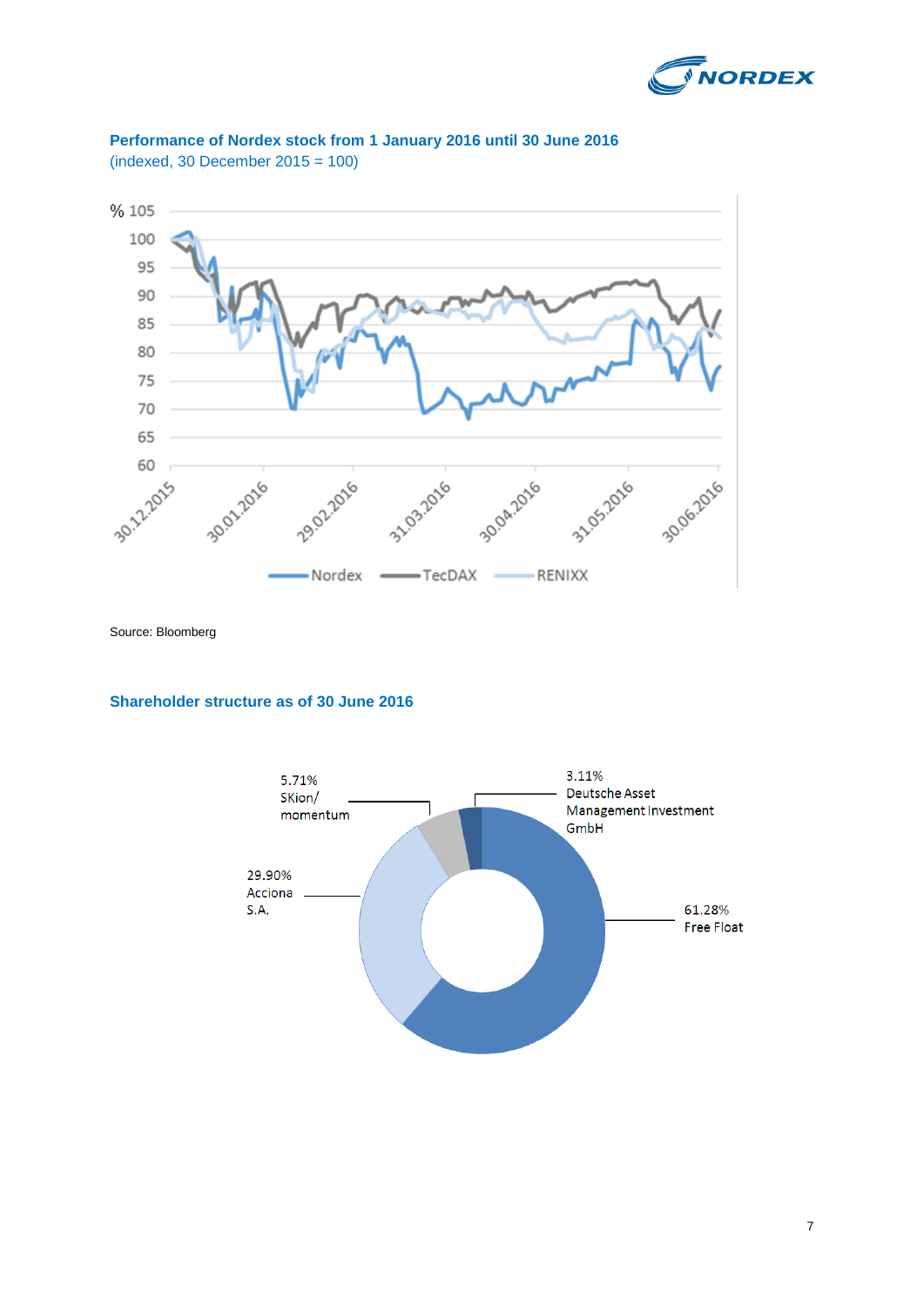

#### **Interim Group management report as of 30 June 2016**

#### **Economic conditions**

According to the International Monetary Fund (IMF), the outlook for the global economy deteriorated at the beginning of 2016. Whereas the forecast for global growth in gross domestic product (GDP) in the current year had stood at 3.4% at the beginning of 2016, the IMF scaled this figure back to 3.2% in its April outlook. The decision by the United Kingdom to leave the EU ("Brexit") then prompted the IMF to lower its forecast again to 3.1% in mid July. The rationale for the first downgrade was the still muted growth in China as well as the dislocations caused by lower commodity prices, particularly oil. Moreover, the IMF expressly mentioned the numerous political crises and sources of tension. It therefore assumes that this will heighten the risk of the global economy performing with less vigour than expected.

In response to the floundering economy and low inflation in the Eurozone, the European Central Bank (ECB) lowered its key rate to zero percent for the first time in March. At the same time, the scale of the bond-buying programme was widened to EUR 80 billion. However, the most serious event in the first six months of 2016 was "Brexit", which triggered sharp turmoil in the international financial and currency markets at least in the short term.

The euro continued to gain against the US dollar in the first half of the year. After reaching a high of USD 1.1534 on 2 May 2016, it closed at USD 1.1106 at the end of June 2016. Following the United Kingdom's decision to leave the EU, pound sterling lost sharply against the euro, trading at only EUR 1.196 at the end of June 2016, down from EUR 1.357 on 1 January. This situation is not expected to have any impact on Nordex's current business in the United Kingdom, although the weak pound could leave traces on general demand for wind turbines in this market.

#### **Industry conditions**

The price of oil (North Sea Brent) dropped to a six-year low of USD 27.88 in January 2016, recovering in the ensuing period of time and closing at USD 49.68 on 30 June 2016. Electricity prices in Europe moved in a similar direction. The Phelix power future traded on the EEX electricity exchange for base load electricity for delivery in 2017 fell to a low of around EUR 21/MWh in February 2016. In June and July it was trading again at times at prices of over EUR 28/MWh.

According to analyses by Bloomberg New Energy Finance (BNEF), wind power investments have risen again in 2016 to date but are still below the peaks seen in the second quarter of 2015. Investment volumes in Europe in particular are rising again in 2016, driven by the substantial reduction in the cost of producing electricity from wind power. Depending on the location, wind power is already the least expensive source of "green" electricity.

The experts at MAKE Consult assume that new installations in the onshore market excluding China, i.e. the market relevant for Nordex, will remain stable in 2016, achieving a volume of around 33 GW. At 38%, Europe will account for the largest proportion of this, followed by North America (30%), Latin America (13%), Asia/Pacific (15%) and Africa (4%).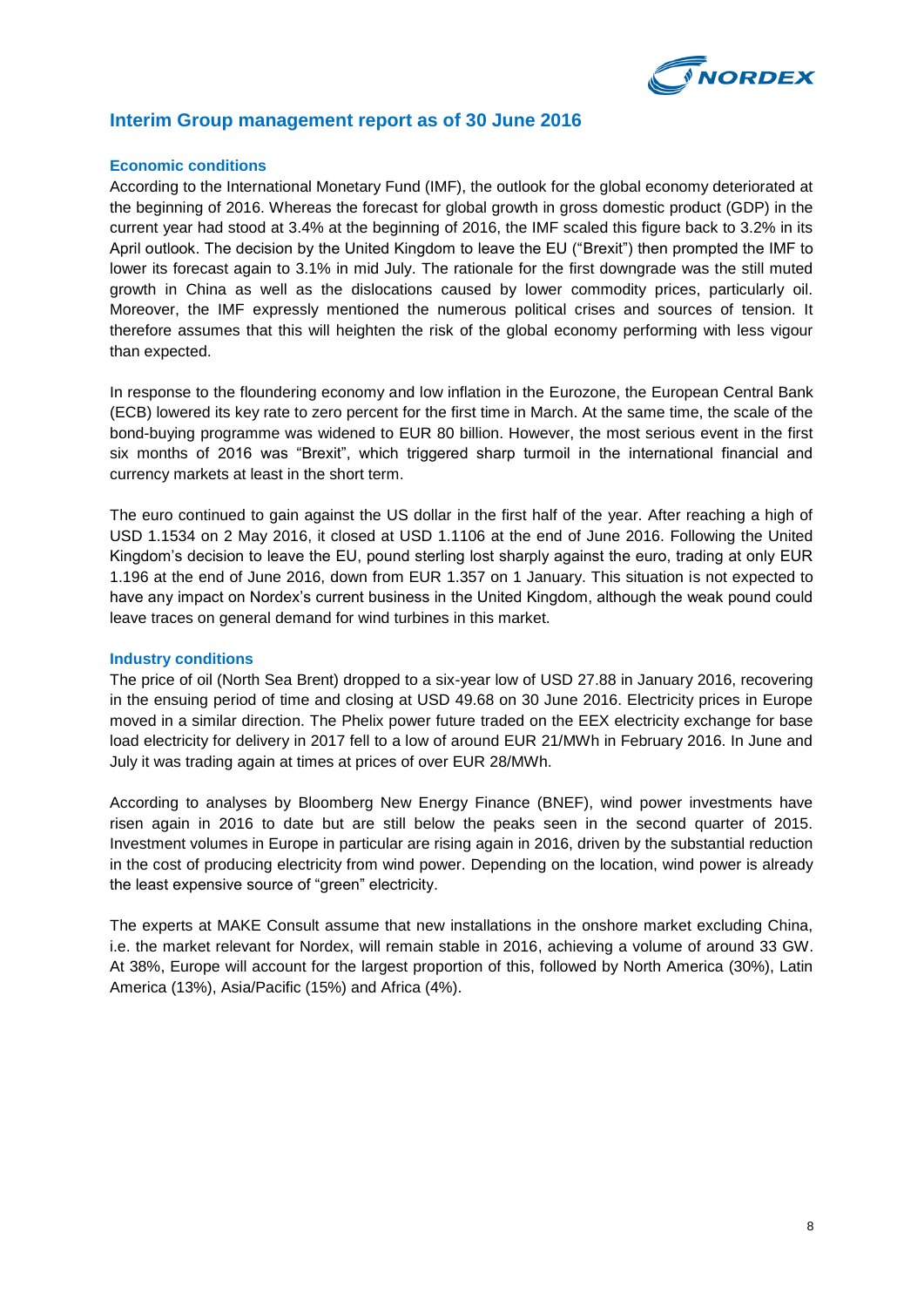

#### **Germany**

Shortly before the end of the period under review, the reformed Renewable Energies Act (EEG 2016) was passed by the Bundestag, ensuring greater certainty over the future legal framework for the German wind power market. The new act provides for tendering processes for onshore wind power to be held from 2017 in which projects offering the lowest price per kilowatt/hour will prevail. The tenders will be adjusted on the basis of a defined "100% location" reference yield model to ensure appropriate expansion of the wind power capacity at non-coastal sites as well. A volume of 2,800 MW has been set for onshore tenders in the years from 2017 to 2019, with a figure of 2,900 MW to apply in the following years. A further aspect of the amended legislation is the provision made for an additional monthly reduction in the feed-in tariffs for projects approved under the previous 2014 legislation subject to a fixed remuneration rate for a transitional period expiring at the end of 2018. Depending on the date on which they go on line, these projects are subject to a monthly reduction of 1.05% in the feed-in tariff from March to August 2017. From October 2017, the familiar quarterly degression system will apply again but has been increased from 1.2% to 2.4% if the expansion path is exceeded by 1,000 MW. Generally speaking, Nordex sees tendering processes as a suitable instrument for integrating wind in the electricity market and supporting the continued Germany-wide expansion of wind power.

#### **Business performance**

Nordex revised its segment reporting structure in the second quarter of 2016. This report replaces the previous regional breakdown with the definition of two new segments - Projects and Service. Financial reporting is thus consistent with the Nordex Group's internal reporting, which has been adjusted following the acquisition of Acciona Windpower. 92% of the Group's sales before consolidation arose in the Projects segment, while the Service segment contributed the remaining 8%.

|               | <b>Projects</b> |            | <b>Service</b>    |            | <b>Consolidation</b>     |            | <b>Group</b> |            |
|---------------|-----------------|------------|-------------------|------------|--------------------------|------------|--------------|------------|
|               | H1/16           | H1/15      | H <sub>1/16</sub> | H1/15      | H1/16                    | H1/15      | H1/16        | H1/15      |
|               | <b>EUR</b>      | <b>EUR</b> | <b>EUR</b>        | <b>EUR</b> | <b>EUR</b>               | <b>EUR</b> | <b>EUR</b>   | <b>EUR</b> |
|               | million         | million    | million           | million    | million                  | million    | million      | million    |
| Order intake  | 1,330           | 1,354      | 239               | n/a        |                          |            |              |            |
| Order backlog | 2.047           | 1,769      | 1,142             | n/a        | $\overline{\phantom{a}}$ |            |              |            |
| <b>Sales</b>  | 1,370.0         | 1.008.3    | 121.2             | 97.4       | $-7.2$                   | $-5.4$     | 1,483.9      | 1,100.3    |
| <b>EBIT</b>   | 74.4            | 50.5       | 17.6              | 11.0       | $\Omega$                 |            | 92.0         | 61.5       |

#### Segment overview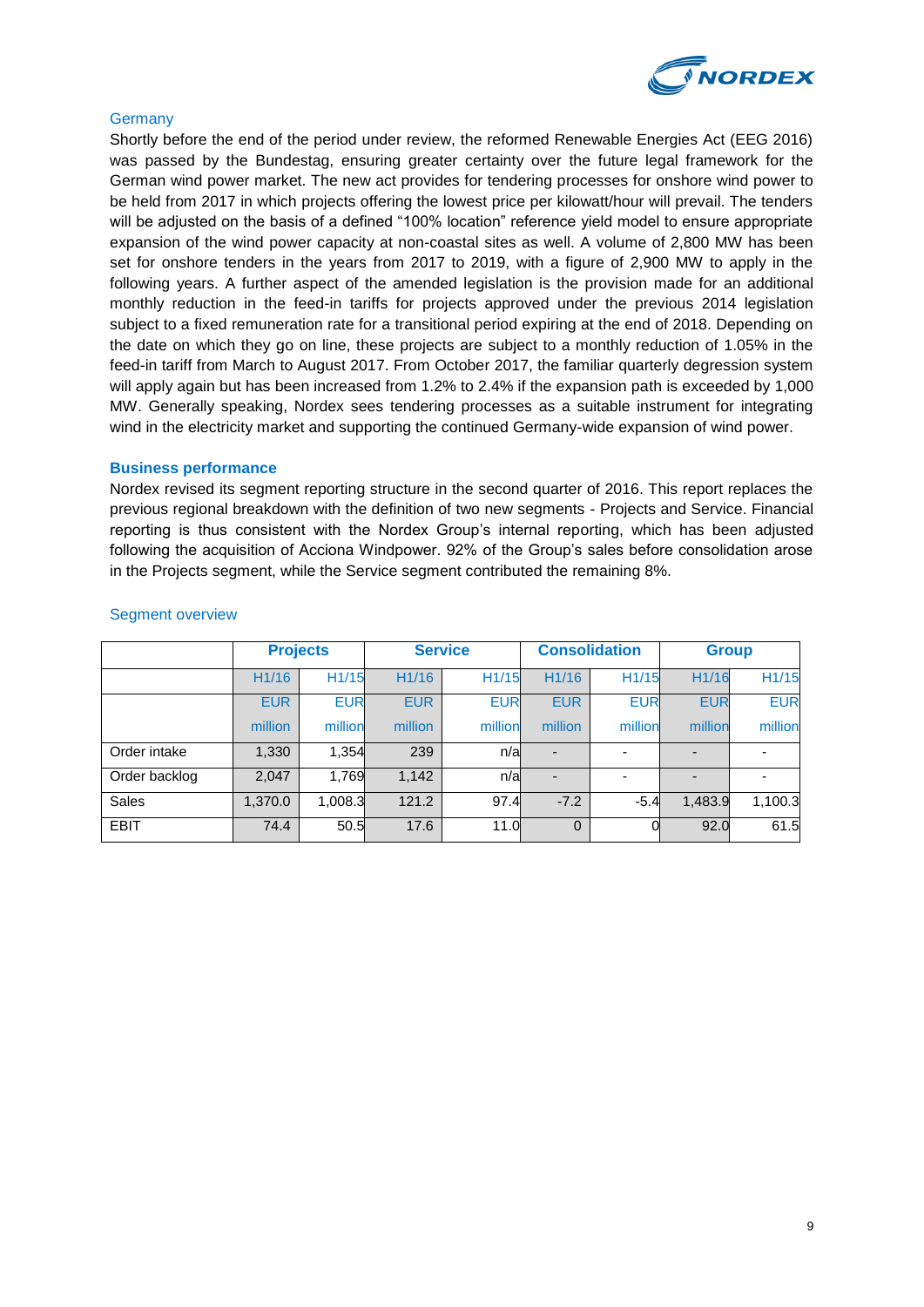

Generally speaking, order intake in Nordex's Projects segment was subdued in the first half of 2016. Including the orders received in the second quarter for "AW" brand turbines, new orders fell slightly short of the first half of 2015. In this connection, it should be noted that the first half of the previous year had been underpinned by a number of large international projects in Uruguay, South Africa and Pakistan, which jointly accounted for new orders of around EUR 480 million. At EUR 1,330.2 million in the first six months of 2016, turbine engineering orders were down 1.7% on the first half of 2015 (H1 2015: EUR 1,353.5 million). Within the EMEA region, new orders grew in Germany (up 30% to EUR 525.1 million) and Finland (up 22% to EUR 59.7 million) in the first half of the year, but were lower compared with the previous year in France (down 39% to EUR 68.5 million) and Turkey (down 37% to EUR 93.5 million). The effects of this decline were largely eliminated by the consolidation of Acciona Windpower, which registered new orders of EUR 423.4 million in its core markets the United States, South Africa and Brazil in the second quarter.

Measured in terms of megawatts, around 36% of the order receipts was for Generation Gamma and 28% for Generation Delta, while the N131/3300, a turbine especially developed for the German market and launched at the end of 2015, accounted for 7%. Nordex generated around 36% of its order receipts with the AW 125/3000 product.

Contingent order receipts rose by 57% over the end of 2015 to EUR 938.4 million.

|                         | $01.01 -$  | $01.01 -$     |
|-------------------------|------------|---------------|
|                         | 30.06.2016 | 30.06.2015    |
|                         | $\%$       | $\frac{9}{6}$ |
| <b>EMEA</b>             | 78         | 81            |
| North and South America | 22         | 19            |
| Asia                    | 0          |               |

#### Turbine order intake by region

Consolidated sales climbed by 35% in the first half of 2016 to EUR 1,483.9 million. This increase is partially also due to the consolidation of Acciona Windpower from 1 April 2016. Adjusted for the sales of EUR 178.6 million contributed by Acciona Windpower, organic growth of around 19% was achieved.

North and South America accounted for around 18% of sales, with the remaining amount spread across the core EMEA region. Accordingly, these figures already reflect the greater focus on the Americas following the acquisition of Acciona Windpower. Order receipts also point to the greater weighting that this region will have in the future.

Sales in the Service segment rose by 24% in the first six months of the year to EUR 121.2 million (H1 2015: EUR 97.4 million), of which Acciona Windpower's service business, which was consolidated from the beginning of the second quarter, contributed EUR 15.2 million. Organic growth came to 9% in service business. At 76%, the renewal rate for expiring service contracts fell short of the long-term average in the first half of 2016. This again reflected the decision not to renew two major service contracts in the United States and Italy which were not economically attractive for Nordex. Orders in the Service segment were valued at EUR 1,142 million as of 30 June 2016, up from EUR 997 million on 31 December 2015. New service orders received were valued at EUR 239 million in the first half of 2016.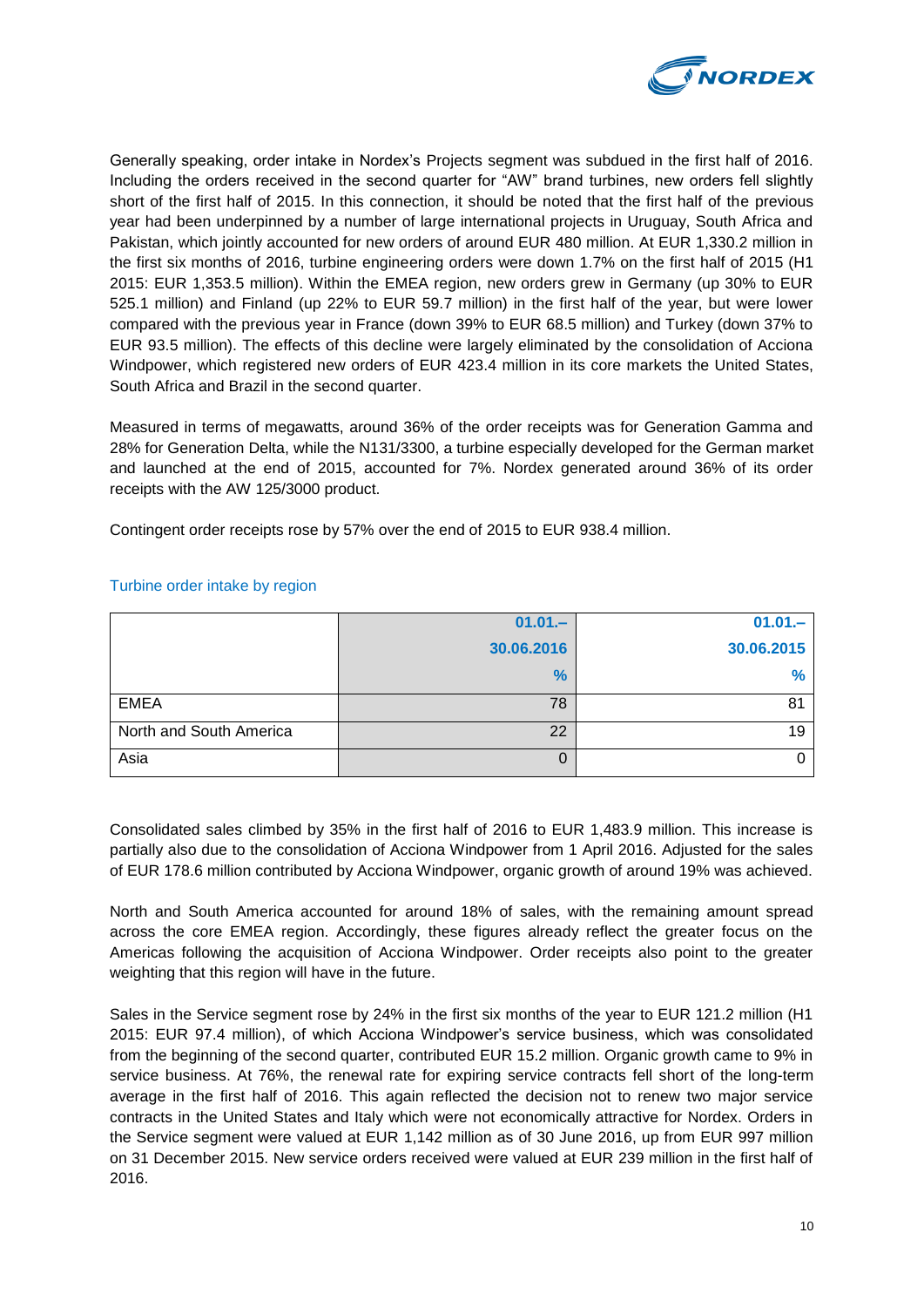

Turbine production output increased by 28% to 1,298 MW in the first half of 2016 (H1 2015: 1,013 MW). Turbines with a nominal output of 129 MW were produced at the Spanish and Brazilian plants in the second quarter of 2016. This below-average capacity utilisation was due to project delays in individual markets and but largely mitigated by measures the increase flexibility in the individual parts of the plants. Organic growth in turbine assembly thus came to a good 15%.

Rotor blade output rose by 98% in the first half of 2016 to 327 units (H1 2015: 165 units). This included 36 rotor blades produced for the AW125/300. Organic growth in this area thus came to 76% thanks to substantially more efficient processes implemented at the rotor blade production facility in Rostock.

|               |              | <b>Turbine assembly</b> | <b>Blades</b> |               |  |
|---------------|--------------|-------------------------|---------------|---------------|--|
|               | H1 2016      | H1 2015                 | H1 2016       | H1 2015       |  |
|               | <b>MW</b>    | <b>MW</b>               | <b>Number</b> | <b>Number</b> |  |
| Germany       | 1,169        | 1,013                   | 291           | 165           |  |
| Spain         | $24*$        |                         | $36*$         |               |  |
| <b>Brazil</b> | $105*$       |                         |               |               |  |
| India         | under        |                         |               |               |  |
|               | construction |                         |               |               |  |
| Total         | 1,298        | 1,013                   | 327           | 165           |  |

#### Production output

\* Q2/2016 only

#### **Installations**

In the first half of 2016, the Nordex Group installed 450 wind power systems in eleven countries with a total capacity of 1,164.9 MW. Accordingly, installed capacity almost doubled over the first six months of 2016 (up 91%; H1 2015: 611.2 MW). The AW125/3000 product accounted for roughly 8% of the newly installed capacity, while organic growth came to around 76%.

The greatest proportion of installations was in Germany (341.5 MW), followed by Turkey (143.3 MW) and Pakistan (122.5 MW). New capacity of 93.6 MW was installed for a major project in Uruguay, while Nordex installed 90 AW125/3000 turbines in Brazil. The other installations were spread across various EMEA countries. Of the Nordex brand wind power system, Generation Gamma accounted for 77% and Generation Delta for 23%.

The book-to-bill ratio in the Projects segment came to 0.97 as of 30 June 2016. Firmly financed orders were valued at EUR 2,047.3 million as of the end of the first half of 2016, equivalent to an increase of 16% over the same period in the previous year (H1 2016: EUR 1,768.6 million).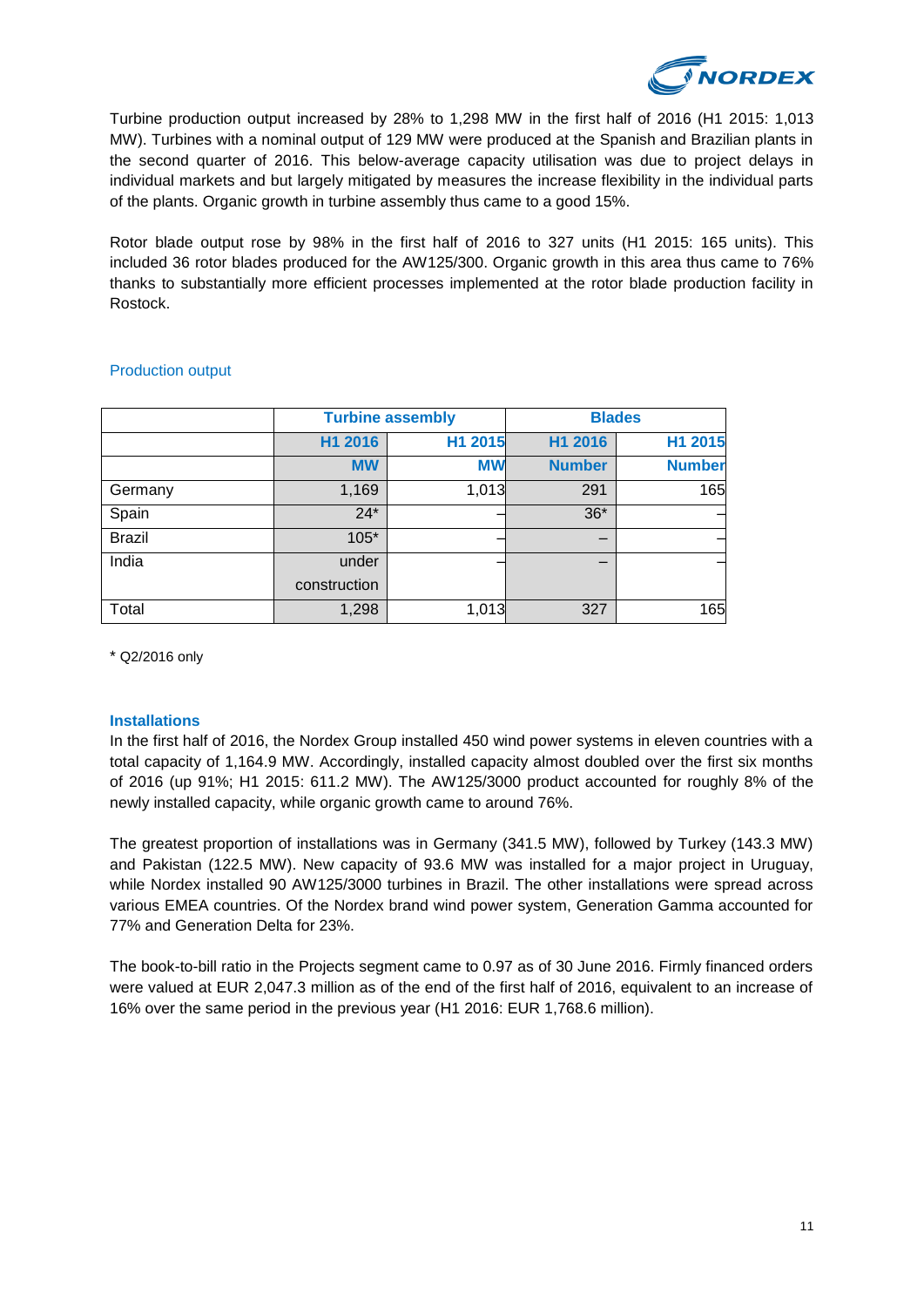

In addition, the Nordex Group had secured orders worth EUR 938.4 million as of the end of June 2016 (weighted figure in accordance with probability of receipt). These contingent orders comprise delivery contracts or master contracts for turbine deliveries which do not yet satisfy all criteria for immediate commencement.

#### **Results of operations and earnings**

In the first half of 2016, the Nordex Group including Acciona Windpower, which was consolidated from 1 April 2016, achieved operating earnings (EBITDA, earnings before interest, taxes, depreciation and amortisation) of EUR 136.6 million (H1 2015: EUR 87.9 million). This translates into an EBITDA margin of 9.2% (H1 2015: 8.0%) The greater earnings performance was materially due to improved quality management as well as productivity and efficiency gains.

Earnings before interest and taxes (EBIT) came to EUR 92.0 million in the first half of 2016 (H1 2015: EUR 61.5 million), resulting in an EBIT margin of 6.2% (H1 2015: 5.6%). Depreciation and amortisation expense in the first six months of 2016 was valued at EUR 44.6 million (H1 2015: EUR 26.4 million); of this, EUR 9.9 million was attributable to the allocation of the purchase price paid for Acciona Windpower at its fair value ("purchase price allocation").

The personnel expense ratio dropped slightly to 8.4% in the first six months of 2016 (H1 2015: 8.6%). The ratio of other operating income/expenses climbed from 5.0% to 7.3%, reflecting the expenses arising from the Company's operating growth as well as merger costs of around EUR 6.0 million.

Net finance expense climbed in the first half of 2016 to EUR 16.1 million (H1 2015: EUR 10.3 million) primarily as a result of the greater utilisation of the guarantee facility, which was increased to EUR 1.2 billion (H1/2015: EUR 550 million) after the merger. In addition, non-recurring expense of around EUR 3.5 million was recognised for bridge finance and restructuring of finance (particularly the bonded loan). Consolidated net profit after interest and taxes thus climbed by 38% to EUR 51.0 million, up from EUR 36.9 million.

#### **Financial condition and net assets**

years.

As of 30 June 2016, the Nordex Group had an equity ratio of 31.5% (31 December 2015: 31.2%). Total assets rose by more than 100% over the end of 2015 primarily as a result of effects from the acquisition of Acciona Windpower, coming to EUR 2,838.1 million (31 December 2015: EUR 1,460.1 million). Specifically, property, plant and equipment, goodwill and deferred income tax assets rose particularly sharply. Cash and cash equivalents including fixed-term deposits climbed by 13% over the end of the previous year to EUR 460.3 million as of 30 June 2016 (31 December 2015: EUR 529.0 million). In the second quarter of 2016, Nordex issued a bonded loan worth EUR 550 million, which was primarily used to finance the cash component of the acquisition of Acciona Windpower (EUR 332.5 million): In addition, it repaid the corporate bond of EUR 150 million maturing in April 2016. With

the increase in the guarantee facility to EUR 1.2 billion, the Group is now fully funded for the next few

Inventories increased by 79% to EUR 391.7 million in the first half of the year (31 December 2015: EUR 218.6 million). At the same time, trade receivables almost doubled in size to EUR 511.7 million (31 December 2015: EUR 275.5 million). In addition to the effects of the Acciona Windpower transaction, this reflected the high volume of work commenced on planned short-term deliveries. Trade liabilities rose at almost the same rate by 94% to EUR 495.7 million (31 December 2015: EUR 254.9 million). As a result, the working capital ratio, which at -1.2% had been negative as of the end of 2015, increased to 4.4%.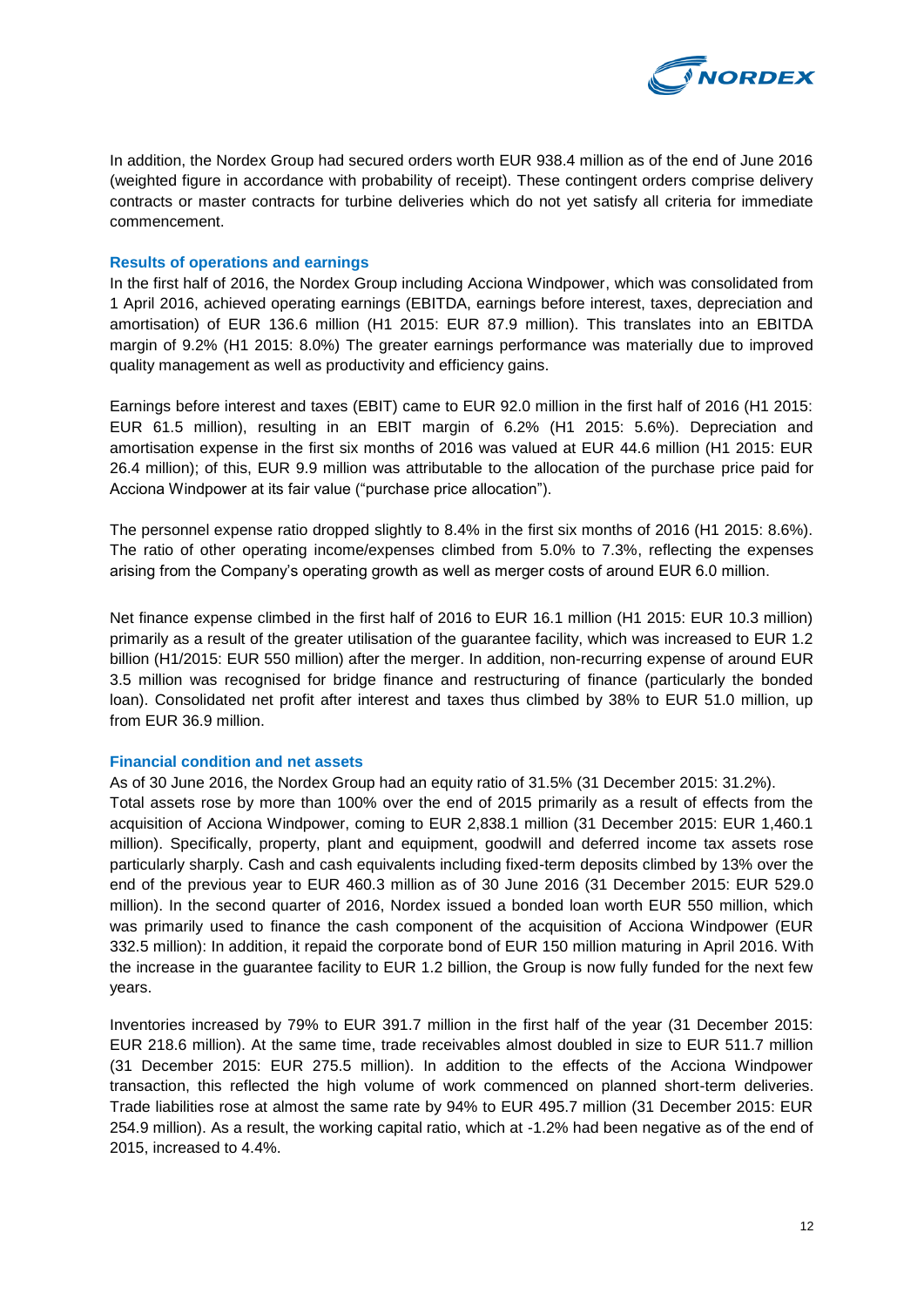

This means that at the end of the first half of the year Nordex is still within the target range of a working capital ratio of less than 5% over the year as a whole. At the same time, efforts are being taken in Brazilian business in particular to reduce working capital, with positive effects expected to already arise in the second half of the year. Opposing effects may arise from the preparation of "safe harbour" projects in the United States.

In the period under review, Nordex recorded a net cash outflow of EUR 103.7 million from operating activities (H1 2015: net cash inflow of EUR 73.4 Mio.). This also reflects preparations for short-term deliveries and the need to adjust payment periods in new markets. A net cash outflow of EUR 366.6 million was recorded from investing activities (H1 2015: net cash outflow of EUR 31.5 million). This chiefly comprises the cash component of EUR 332.5 million for the acquisition of Acciona Windpower and capital spending of EUR 37.1 million on property, plant and equipment as well as intangible assets. This resulted in negative free cash flow of EUR 470.3 million (previous year: positive free cash flow of EUR 41.9 million.). Net debt stood at EUR 187.8 million as of 30 June 2016 (31 December 2015: net liquidity of EUR 322.0 million).

#### **Capital spending**

Adjusted for the first-time consolidation of Acciona Windpower, capital spending on property, plant and equipment and intangible assets came to EUR 37.1 million in the period under review (H1 2015: EUR 33.3 million). With respect to property, plant and equipment, on which EUR 21.8 million was spent, there was no particular focus following the completion of most of the modernisation and expansion spending on blade production in Rostock last year. A sum of EUR 5.2 million was spent on the acquisition of land to expand Nordex's head offices in Hamburg ("Nordex Forum II"). Following completion, the building is expected to be used under sale-and-lease-back arrangements. Acciona Windpower completed final spending on the construction of turbine assembly facilities in India, which are to go into operation in the second half of the year.

The bulk of the intangible assets of EUR 15.2 million comprised capitalised development expense of EUR 13.1 million, thus chiefly arising from research and development.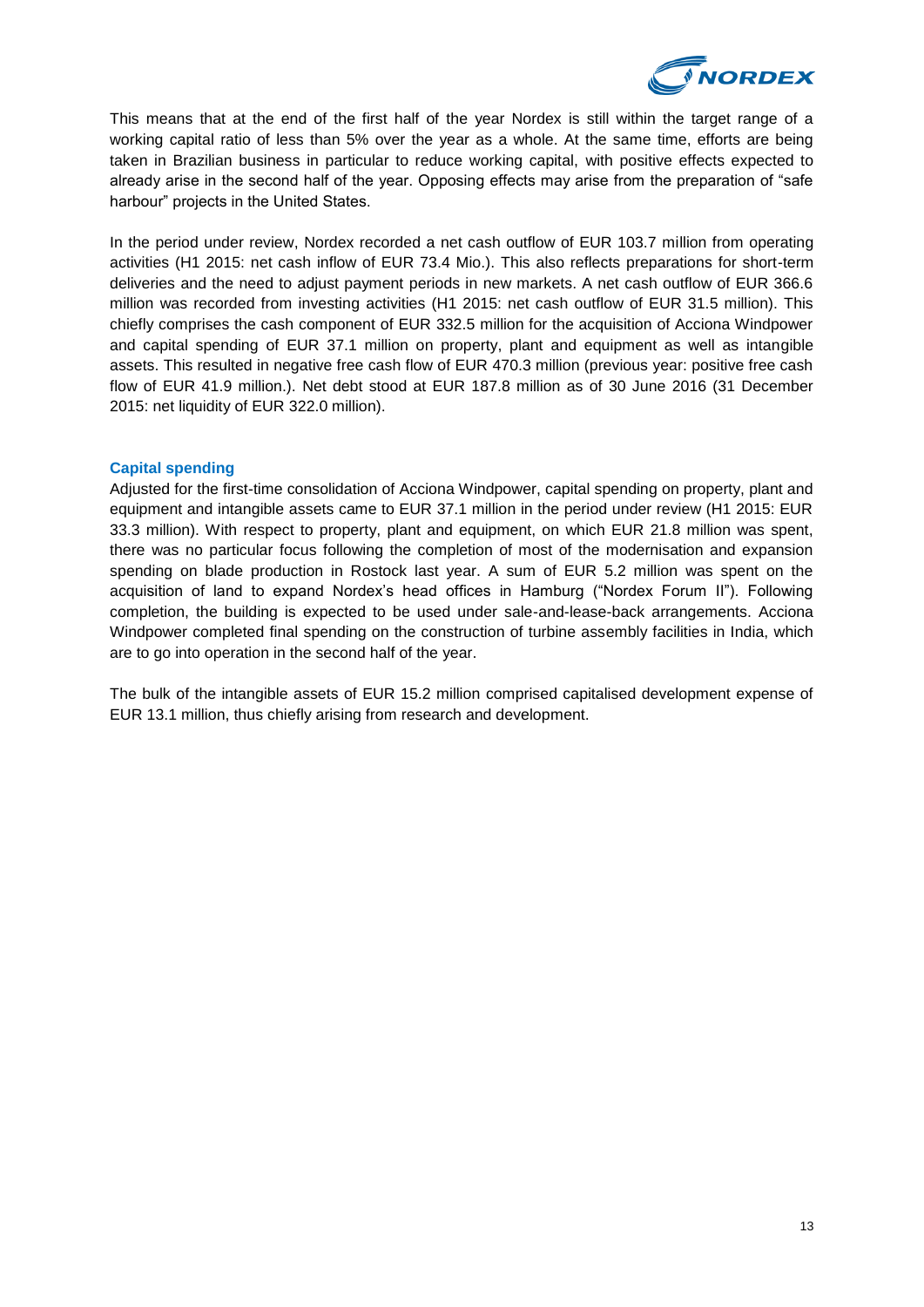

#### **Research and development**

Product development primarily focuses on the systematic and broad-based reduction in the cost of energy in connection with the products and services. In this way, the Nordex Group is solidifying its position, allowing it to offer competitive wind power systems in all wind classes and for all target markets. In the development of turbines and wind farms the main priority is to consistently reduce the cost of energy across the entire life cycle and during the full term of the project. A further key aspect of the development activities involves efforts to monitor and ensure the market viability of the products in terms of their eligibility for operating permits and grid connections in Nordex's target market.

During the period under review, joint development teams started exploring the technological synergies between the Nordex and AWP product platforms. They are already working on specific tasks which can be implemented in the short term at relatively low expense and will result in noticeable improvements to efficiency. One example is the adoption of Nordex technologies in the design of the AW3000 rotor blades.

All of the new Group's activities aimed at lowering the cost of energy (COE) have been pooled in a centrally coordinated COE programme. Roughly 150 experts from different parts of the Group are currently involved in this programme. The aim is to lower the cost of energy of the wind power systems by at least 18% compared with 2015 levels by 2018.

In the period under review, product development primarily entailed further work on enhancing and standardising the Generation Delta wind power systems and the AW3000 platform.

The Generation Delta range encompasses dedicated solutions for locations with strong (N100/3300), moderate (N117/3000) and low (N131/3000) wind speeds as well as a solution specifically developed for wind and ambient conditions in Nordex's important German market (N131/3300). Installed in June in the German state of Rhineland-Palatinate, the latter is the world's tallest wind turbine to date. With a hub height of 164 metres and a rotor length of 65.5 metres, the N131/3300 wind power system reaches a total height of just under 230 metres thanks to a hybrid tower.

The Generation Delta turbines are characterised by larger rotor diameters and a heightened nominal output, resulting in gains of more than 30% in annual energy yield compared with their predecessors and thus achieving a significant reduction in the cost of energy. Full documentation and certification including German type testing is available for all Generation Delta turbines. This ensures that customers and investors are able to apply for construction permits for eleven different hub heights between 75 and 164 metres as well as three different climate versions.

During the period under review, Nordex received a type certificate for the N131/3000. The measurements recorded confirm that the turbines meet or even exceed the very stringent noise emission requirements. This makes the N131 particularly suitable for non-coastal locations. In many cases, operators can dispense with output-reduced operation modes but still comply with noise emission requirements. Product development is working intensively on the series launch of the N131/3000 and the N131/3300 as part of a standardised product platform.

In the autumn, Nordex will be unveiling new versions based on the Delta series with a double-digit increase in nominal output, offering an 11% improvement in annual yield. At the same time, these products are being targeted at markets with stringent noise emission level requirements. Nordex wants to retain its "best in class" status here.

With respect to further enhancements to Generation Gamma, particularly the highly efficient N117/2400 for low-wind locations (IEC 3a), the main focus in the period under review was on projectspecific developments and measures to lower product costs by widening the pool of suppliers for the main components. Thanks to the platform strategy, further developments of the Generation Delta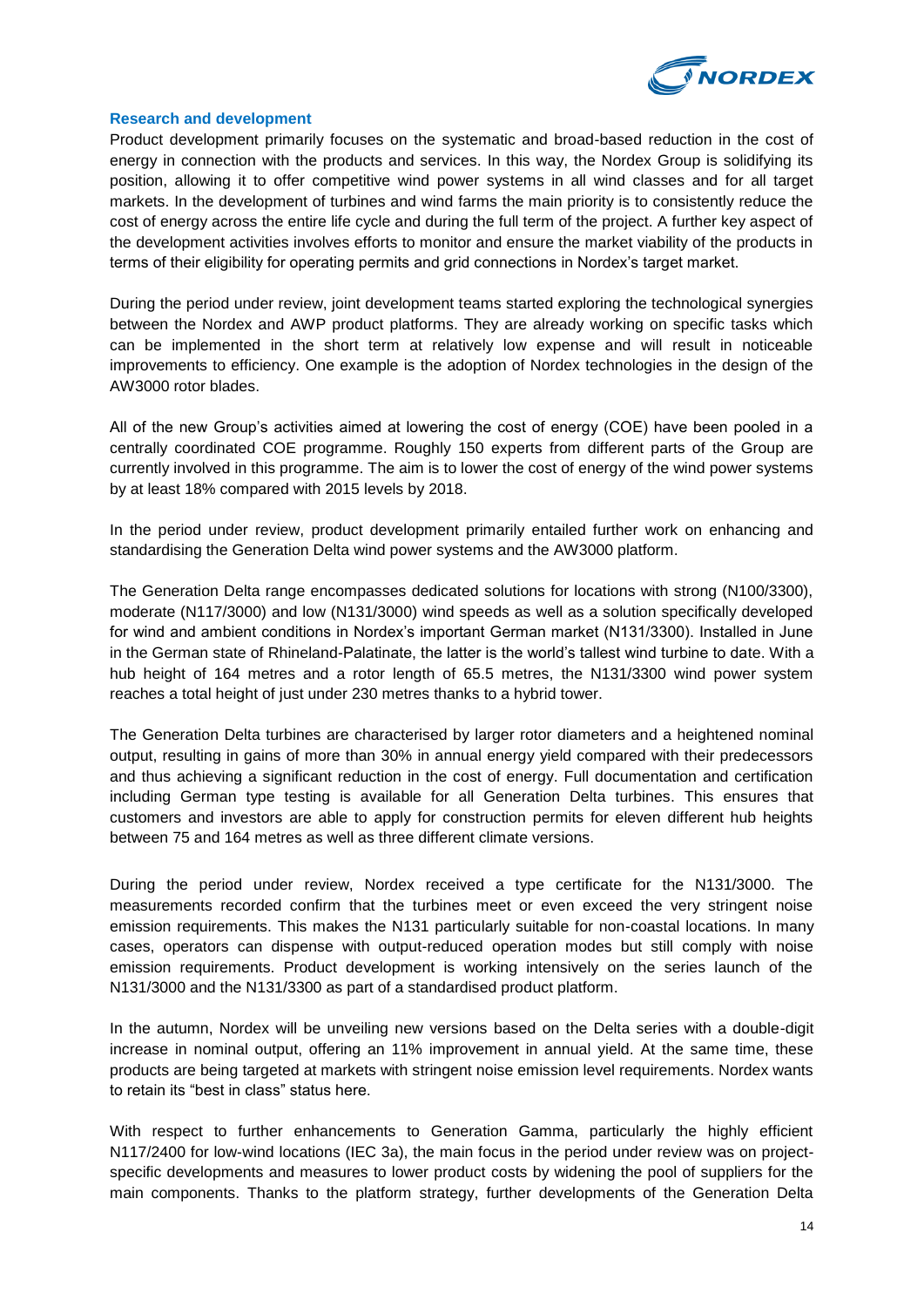

turbines can also be migrated to Generation Gamma. For example, improvements were also made to the control and regulation system as well as operations management and monitoring of wind power systems and wind farms during the period under review.

As well as this, work on optimising and validating the Nordex Anti-Icing System (AIS) continued in the first half of 2016. Efforts to transfer the system to the N131 rotor blades have now been completed. As planned, preliminary turbines were installed in Scandinavia in the period under review for testing and measuring in 2016.

In addition, development work successfully continued on projects for satisfying the updated grid connection requirements in existing target markets and for ensuring grid conformance in new markets and corresponding modifications to the electrical systems.

The AW3000 platform also underwent further development in the first half of the year with a view to lowering the cost of energy and, thus, improving competitiveness. Various turbine models were recertified in this connection. An output upgrade for the AW3000 platform is boosting annual energy production by 3%, while a further step for which a feasibility study is currently being conducted aims at boosting annual energy production by 5%. A new concrete tower model has been developed and already certified to lower the cost of energy at Brazilian sites in particular.

In addition to the work performed on the turbine models mentioned above, development activities were commenced on even more efficient wind power systems and cost-optimised towers as well as innovations in production and logistics processes.

#### **Employees**

Employee numbers were materially affected by the acquisition of Acciona Windpower and its consolidation within the Nordex Group in the first half of 2016. The existing Nordex workforce of around 3,400 employees was joined by 1,400 new employees in April 2016. As of 30 June 2016, the headcount thus came to 4,923, up 48% on the end of 2015 (31 December 2015: 3,336 employees).

In addition to this consolidation effect, Nordex engaged in a small amount of new recruiting at the national companies in Germany and Turkey in particular, mainly in the service and installation areas. At the end of the period under review, around 16% of the workforce was based in North and South America and almost all the others in EMEA.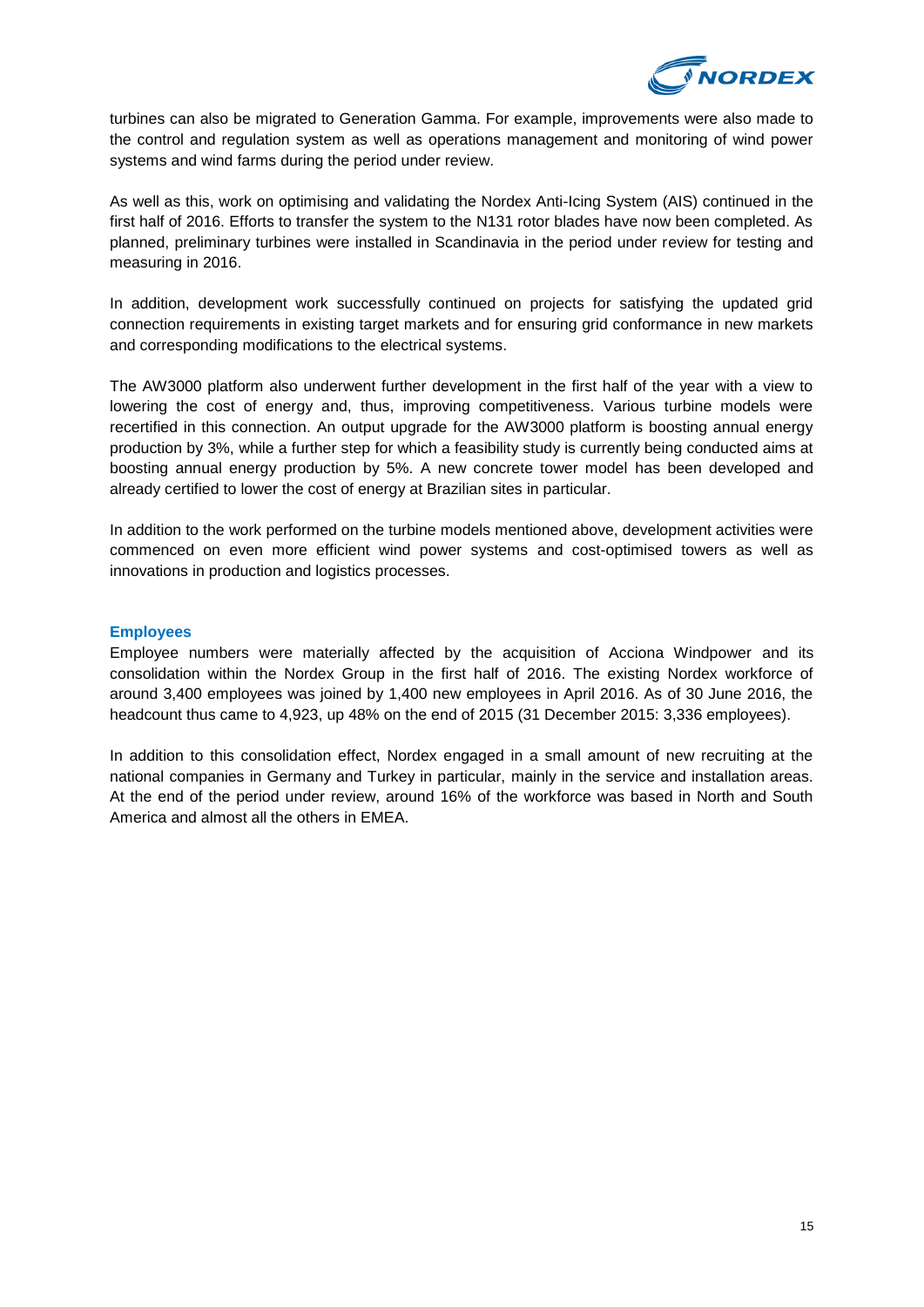

#### **Risks and opportunities**

In the period under review, there were no material changes in the opportunities for and risks to the Group's expected performance described in detail in the Nordex SE annual report for 2015.

The subsidiary Corporación Acciona Windpower S.L. (AWP), which was acquired effective 1 April 2016, has been integrated in the Nordex Group's risk management system. According to current assessments, AWP has a similar risk structure to the rest of the Nordex Group with a particular accumulation of individual technical risks. As disclosed in connection with the acquisition of AWP, Nordex is confident of gaining substantially improved access to emerging markets as well as North America as a result of the merger.

In the Management Board's assessment, there are currently no significant individual risks that are liable to compromise the Nordex Group's going-concern status. The same is also true with respect to an overall consideration of all risks.

#### **Outlook**

The long-term forecasts speak a clear language: the sustained growth in global populations and changing consumer habits are causing demand for energy to climb. At the same time, the limits on growth under the current model for producing energy are clear. Accordingly, energy intensity and greenhouse gases must be reduced significantly over the next few years. This is evident from the analyses of the International Panel on Climate Change (IPCC), the International Energy Agency (IEA) and the BP Energy Outlook.

These studies unanimously come to the conclusion that modern societies only have a future if the volume of energy derived from fossil sources is cut substantially and greater use is made of renewable sources of energy. Expressed in figures, BP expects annual growth of 6.6% in capacity for renewable energies between now and 2035. The IEA calculates that wind power will account for 12% of energy supplies in 2030 (2013: 5%). Although there is no guarantee that this will actually be the case, one thing is clear: with production costs of 6 - 8 US cents, wind power is already one of the most inexpensive sources of electricity and offers potential for a further cut in costs to 4 - 6 US-cents by 2030 (source: BNEF, Nordex analysis).

These production costs are also paving the way for the wind power sector in Nordex's domestic market in Germany, where the government is working on further market integration of electricity from renewable sources. Looking forward, the price will be determined in competition-based tendering processes. This is a standard international process in which Nordex has extensive experience. At 2.8 - 2.9 gigawatts per year, tender volumes will be higher than the mean of the last few years.

Following the merger with Acciona Windpower, Nordex is now present in a substantially larger number of growth regions and can benefit from rising international demand in countries such as the United States, Mexico and India. In the short term, the Company also expects to receive important impetus in Europe. This is reflected in the orders received in the first half of the year from Germany (EUR 525 million), Ireland (EUR 66 million) and Finland (EUR 59 million). In the second half of the year, management projects even greater growth in new orders, which should reach a figure of over EUR 3.4 billion for 2016 as a whole. Accordingly, new business is expected to be valued at over EUR 2.0 billion in the second half of 2016.

Full-year sales will rise to EUR 3.35 - 3.45 billion in 2016. In this connection, it should be noted that Acciona Windpower, Nordex SE's new subsidiary, was consolidated from 1 April 2016 and will therefore only be making contributions to the Group's business in three quarters of 2016. As originally expected, the top edge of the sales guidance could be reached if there are no further project delays and a large part of the sales arising from these projects can be placed on the books in 2016.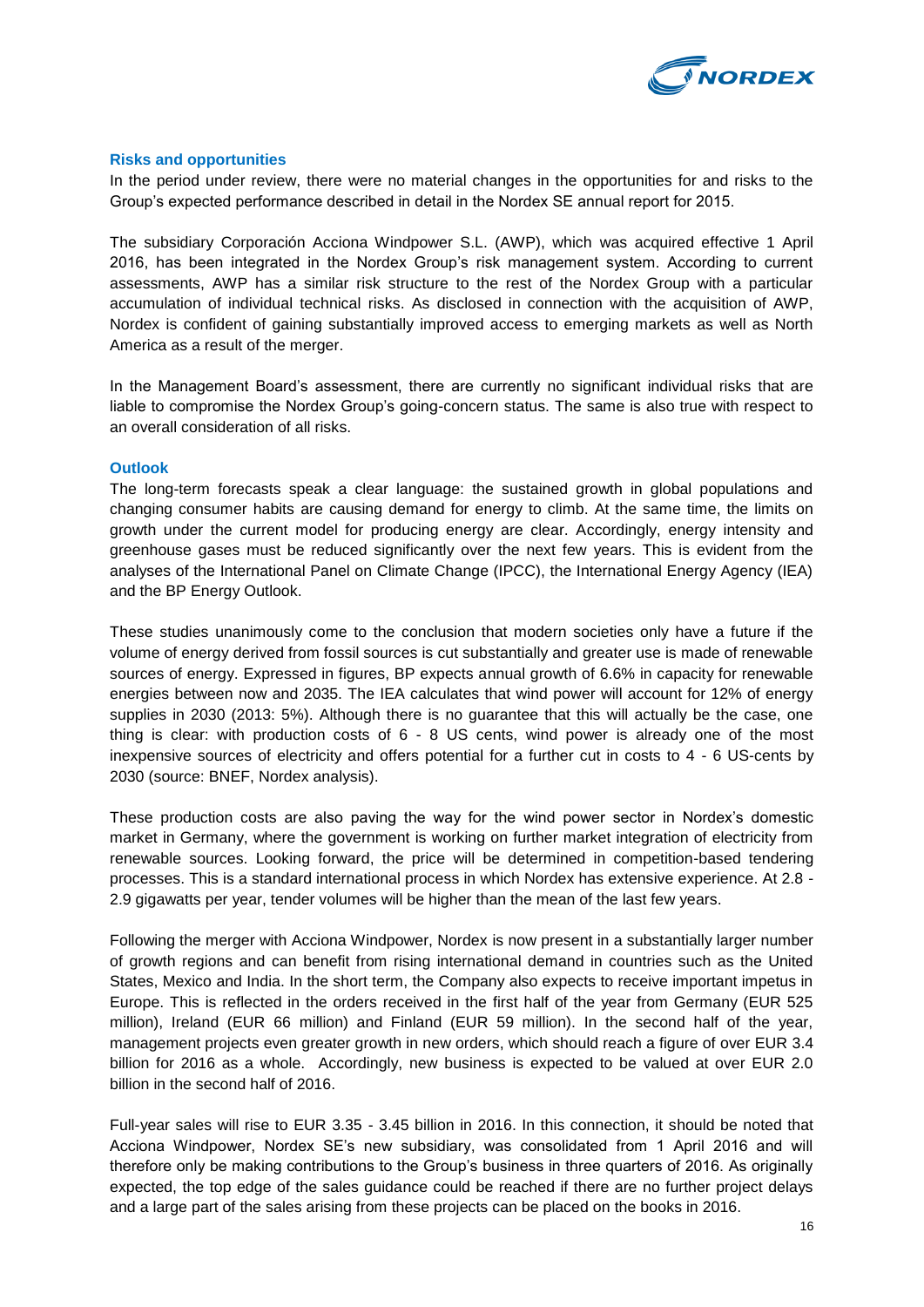

Depending on the volume of business achieved, the EBITDA margin will come to between 8.3% and 8.7%. This marks an increase in management's current guidance over March 2016. At the annual press conference, the Management Board had stated a goal of over 7.5% for the EBITDA margin. This heightened optimism is underpinned by good quality management and efficient project execution.

The slight contraction in the margin in the second half of the year will be due to the higher expected contribution to sales from Brazil and India. Margins in these two countries are currently below the Group average due to exchange rate effects in the case of Brazil and the start-up of business activities in the case of India. Moreover, the Management Board expects a large part of the costs of the merger with Acciona Windpower to arise in the second half of the year, resulting in non-recurring expenses of EUR 14 million in that period (H1 2016: EUR 6 million).

The target for the year-end working capital ratio is unchanged at under 5%. Nordex plans full-year capital spending of EUR 80 - 90 million.

#### **Events after the conclusion of the period under review**

As far as the Group is aware, no material events occurred after the conclusion of the period under review.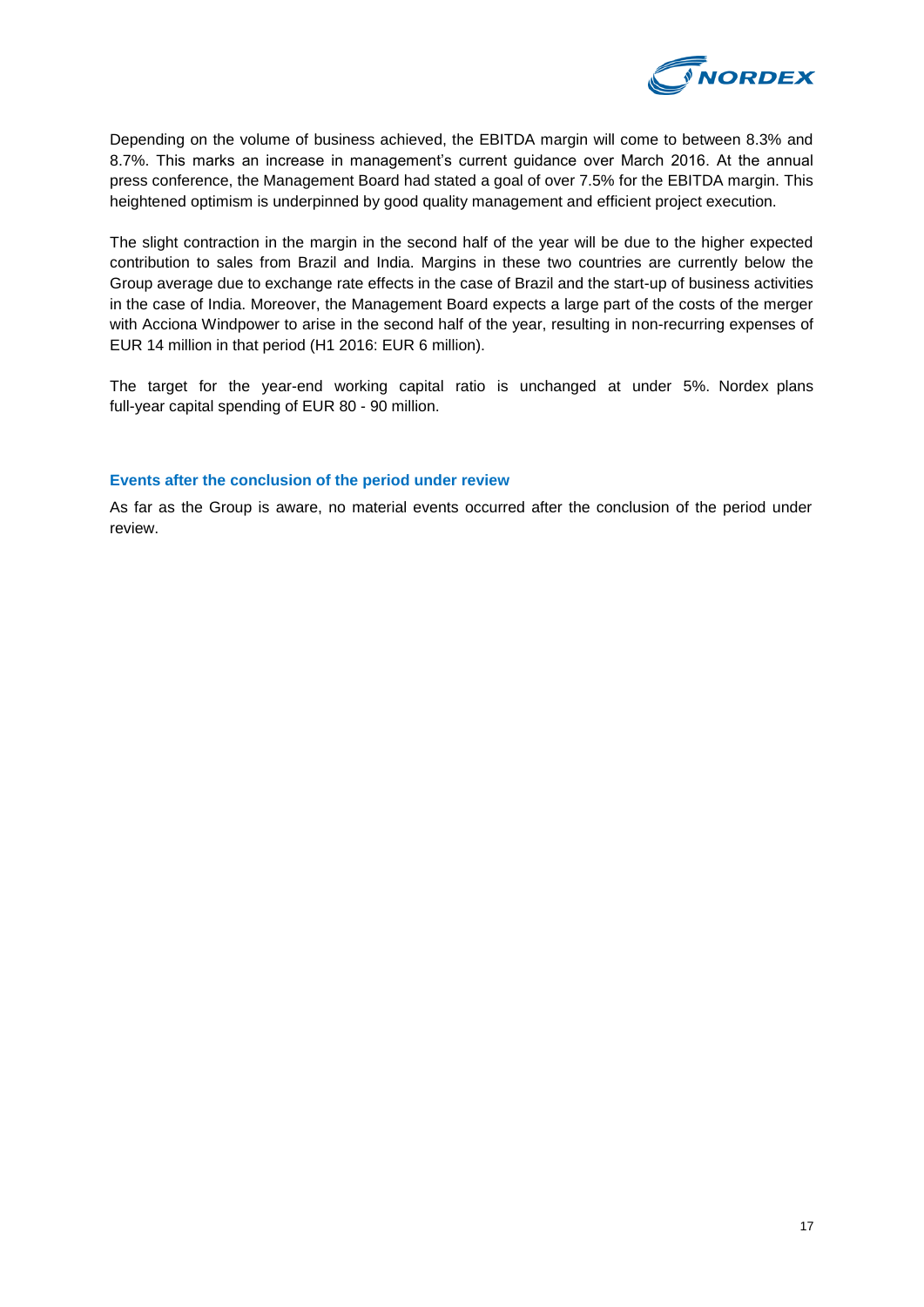

### **Consolidated balance sheet**

as of 30 June 2016

| <b>Assets</b>                                   | 30.06.2016          | 31.12.2015          |
|-------------------------------------------------|---------------------|---------------------|
|                                                 | <b>EUR thousand</b> | <b>EUR thousand</b> |
| Cash and cash equivalents                       | 460,300             | 528,973             |
| Trade receivables and                           |                     |                     |
| future receivables from construction contracts  | 511,682             | 275,466             |
| Inventories                                     | 391,663             | 218,609             |
| Income tax refund claims                        | 48,057              | 4,837               |
| Other current financial assets                  | 42,513              | 42,112              |
| Other current non-financial assets              | 130,495             | 68,956              |
| <b>Current assets</b>                           | 1,584,710           | 1,138,953           |
| Property, plant and equipment                   | 263,059             | 145,614             |
| Goodwill                                        | 515,716             | 9,960               |
| Capitalised development expense                 | 223,380             | 110,933             |
| Other intangible assets                         | 167,233             | 5,796               |
| <b>Financial assets</b>                         | 1,906               | 2,179               |
| Investments in associates                       | 6,640               | 8,699               |
| Other non-current financial assets              | 3,508               | 2,866               |
| Other non-current non-financial assets          | 123                 | 28                  |
| Deferred income tax assets                      | 71,801              | 35,100              |
| <b>Non-current assets</b>                       | 1,253,366           | 321,175             |
| <b>Assets</b>                                   | 2,838,076           | 1,460,128           |
|                                                 |                     |                     |
| <b>Equity and liabilities</b>                   | 30.06.2016          | 31.12.2015          |
|                                                 | <b>EUR thousand</b> | <b>EUR thousand</b> |
| Current bank borrowings                         | 13,201              | 6,572               |
| Trade payables                                  | 495,722             | 254,926             |
| Income tax liabilities                          | 20,790              | 11,900              |
| Other current provisions                        | 132,324             | 66,491              |
| Other current financial liabilities             | 81,208              | 184,202             |
| Other current non-financial liabilities         | 369,440             | 353,495             |
| <b>Current liabilities</b>                      | 1,112,685           | 877,586             |
| Non-current bank borrowings                     | 634,902             | 43,750              |
| Pensions and similar obligations                | 1,711               | 1,731               |
| Other non-current provisions                    | 46,635              | 22,617              |
| Other non-current financial liabilities         | 3,245               | U                   |
| Other non-current non-financial liabilities     | 5,157               | 3,490               |
| Deferred income tax liabilities                 | 140,559             | 55,357              |
| <b>Non-current liabilities</b>                  | 832,209             | 126,945             |
| Subscribed capital                              | 96,982              | 80,882              |
| Share premium                                   | 597,633             | 229,114             |
| Other retained earnings                         | $-10,961$           | $-10,961$           |
| Cash flow hedges                                | 1,491               | 1,730               |
| Foreign-currency adjustment item                | 7,858               | 5,651               |
| Consolidated net profit carried forward         | 149,181             | 149,181             |
| Consolidated net profit                         | 50,998              | 0                   |
| Share in equity                                 |                     |                     |
| attributable to parent company's equity holders | 893,182             | 455,597             |
| <b>Equity</b>                                   | 893,182             | 455,597             |
| <b>Equity and liabilities</b>                   | 2,838,076           | 1,460,128           |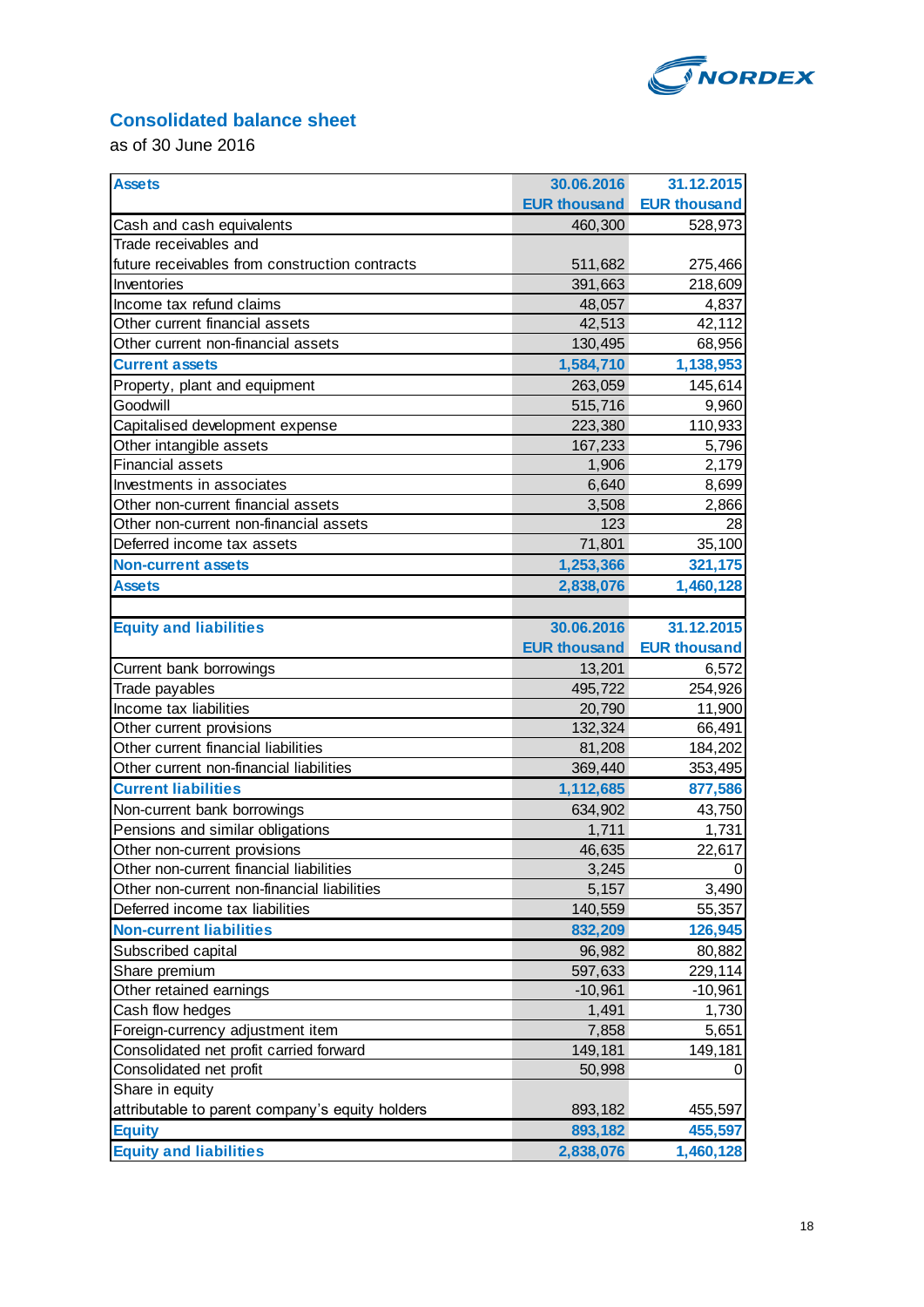

### **Consolidated income statement**

for the period from 1 January to 30 June 2016

|                                                       | $01.01 -$           | $01.01 -$           | 01.04.2015-         | 01.04.2014-         |
|-------------------------------------------------------|---------------------|---------------------|---------------------|---------------------|
|                                                       | 30.06.2016          | 30.06.2015          | 30.06.2016          | 30.06.2015          |
|                                                       | <b>EUR thousand</b> | <b>EUR thousand</b> | <b>EUR thousand</b> | <b>EUR thousand</b> |
| <b>Sales</b>                                          | 1,483,942           | 1,100,319           | 846,901             | 603,830             |
| Changes in inventories and other                      |                     |                     |                     |                     |
| own work capitalised                                  | 19,100              | $-16,533$           | 16,486              | $-12,912$           |
| <b>Total revenues</b>                                 | 1,503,042           | 1,083,786           | 863,387             | 590,918             |
| Other operating income                                | 10.251              | 13,664              | 7.276               | 9,472               |
| Cost of materials                                     | $-1,129,878$        | $-847,891$          | $-650,543$          | $-463,684$          |
| Personnel expenses                                    | $-126.638$          | $-93.382$           | $-73,825$           | $-48,564$           |
| Depreciation/amortisation                             | $-44,608$           | $-26,354$           | $-30,482$           | $-13,407$           |
| Other operating expenses                              | $-120,214$          | $-68,282$           | $-68,790$           | $-37,969$           |
| <b>Earnings before interest and taxes (EBIT)</b>      | 91,955              | 61,541              | 47,023              | 36,766              |
| Income from investments                               | 525                 | 1.043               | 525                 | 1,043               |
| Net profit/loss from application of the equity method | $-1,626$            | $-1,560$            | $-929$              | $-1,574$            |
| Impairment of financial assets and                    |                     |                     |                     |                     |
| securities held as current assets                     | $\Omega$            | 0                   | 33                  | 0                   |
| Other interest and similar income                     | 2,419               | 1.247               | 2.213               | 690                 |
| Interest and similar expenses                         | $-17,398$           | $-10,989$           | $-12,104$           | $-6,315$            |
| <b>Net finance expense</b>                            | $-16,080$           | $-10,259$           | $-10,262$           | $-6,156$            |
| Net profit/loss from ordinary activity                | 75,875              | 51,282              | 36,761              | 30,610              |
| Income taxes                                          | $-24,877$           | $-14,375$           | $-11,221$           | $-8,488$            |
| <b>Consolidated profit</b>                            | 50,998              | 36,908              | 25,540              | 22,122              |
| Of which attributable to:                             |                     |                     |                     |                     |
| Parent company's equity holders                       | 50,998              | 36,908              | 25,540              | 22,122              |
|                                                       |                     |                     |                     |                     |
| Earnings per share (in EUR)                           |                     |                     |                     |                     |
| Basic*                                                | 0.58                | 0.46                | 0.29                | 0.27                |
| Diluted*                                              | 0.58                | 0.46                | 0.29                | 0.27                |

\*based on a weighted average of 88.532 million shares (previous year 80.882 million shares)

### **Consolidated statement of comprehensive income**

for the period from 1 January to 30 June 2016

|                                                | $01.01 -$           | $01.01 -$           |
|------------------------------------------------|---------------------|---------------------|
|                                                | 30.06.2016          | 30.06.2015          |
|                                                | <b>EUR thousand</b> | <b>EUR thousand</b> |
| <b>Consolidated profit</b>                     | 50,998              | 36,908              |
| Other comprehensive income                     |                     |                     |
| Items which may be recycled to profit and loss |                     |                     |
|                                                |                     |                     |
| Foreign currency translation difference        | 2,207               | 2,056               |
| Cash flow hedges                               | $-352$              | 262                 |
| Deferred income taxes                          | 113                 | $-84$               |
| <b>Consolidated comprehensive income</b>       | 52,966              | 39,142              |
| Of which attributable to:                      |                     |                     |
| Parent company's equity holders                | 52.966              | 39.142              |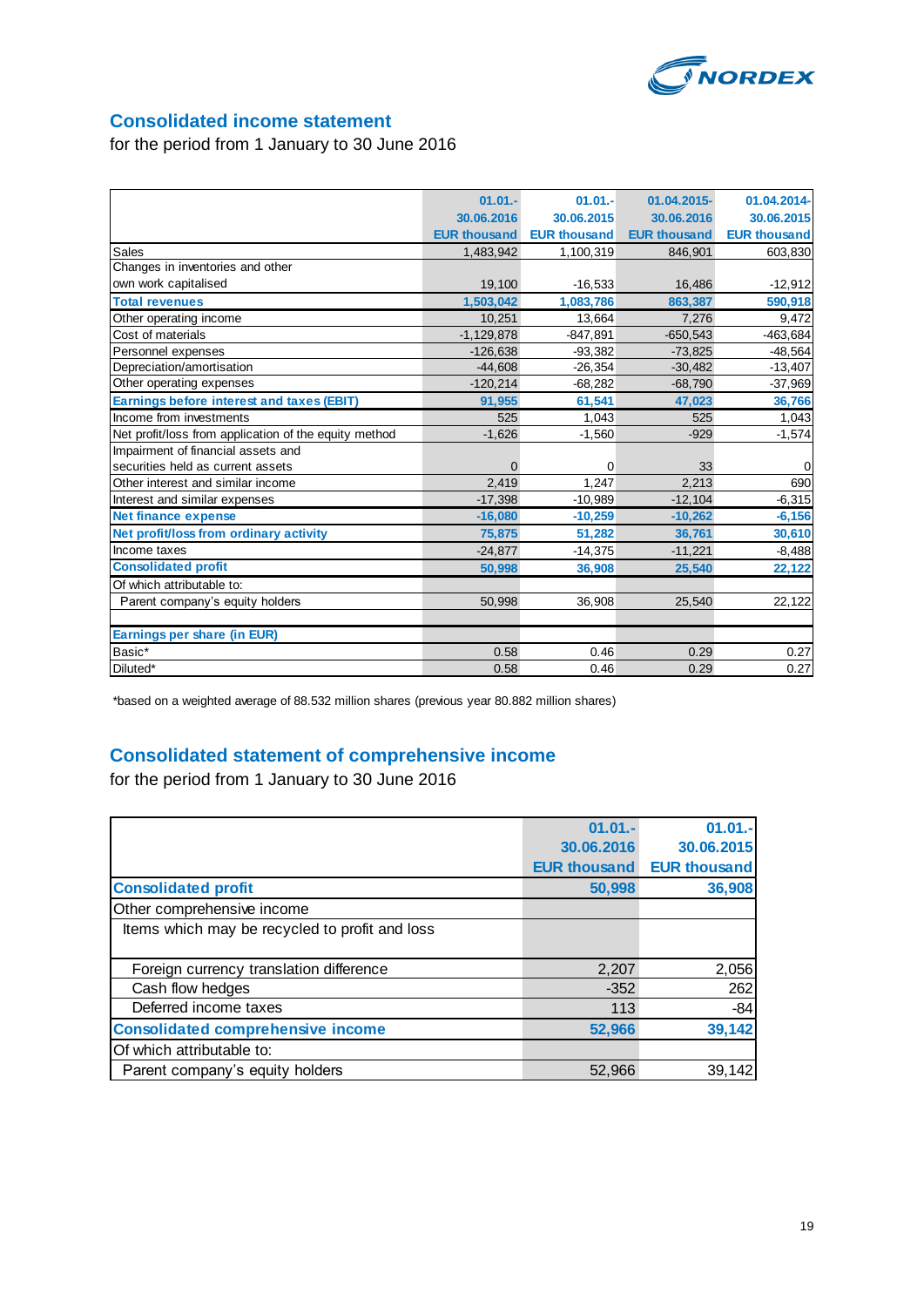

### **Consolidated cash flow statement**

for the period from 1 January to 30 June 2016

|                |                                                                                                               | $01.01 -$           | 01.01.              |
|----------------|---------------------------------------------------------------------------------------------------------------|---------------------|---------------------|
|                |                                                                                                               | 30.06.2016          | 30.06.2015          |
|                |                                                                                                               | <b>EUR thousand</b> | <b>EUR thousand</b> |
|                | <b>Operating activities:</b>                                                                                  |                     |                     |
|                | Consolidated profit                                                                                           | 50,998              | 36,908              |
| $\ddag$        | Depreciation/amortisation of non-current assets                                                               | 44,608              | 26,354              |
|                | <b>Consolidated profit plus depreciation/amortisation</b>                                                     | 95,606              | 63,262              |
| $-/+$          | Increase/decrease in inventories                                                                              | $-47,350$           | 10,679              |
|                | Increase in trade receivables and                                                                             |                     |                     |
|                | future receivables from construction contracts                                                                | $-102,203$          | $-83,183$           |
| $\ddot{}$      | Increase in trade payables                                                                                    | 169,144             | 137,005             |
|                | Decrease in prepayments received - recognised as liabilities -                                                | $-165,059$          | $-62,087$           |
| Ξ              | Payments made/received from changes in working capital                                                        | $-145,468$          | 2,414               |
|                | Increase in other assets not allocated to investing or                                                        |                     |                     |
|                | financing activities                                                                                          | $-24,368$           | $-44,121$           |
| $-/+$          |                                                                                                               | $-20$               | 24                  |
|                | Decrease/increase in retirement benefit provisions                                                            | $-31,050$           |                     |
| $-/+$<br>$-/-$ | Decrease/increase in other provisions<br>Decrease/increase in other liabilities not allocated to investing or |                     | 23,658              |
|                |                                                                                                               |                     |                     |
|                | financing activities                                                                                          | $-13,480$           | 23,594              |
| $+/-$          | Loss/gain from the disposal of non-current assets                                                             | 228                 | -48                 |
|                | Other interest and similar income                                                                             | $-2,419$            | $-1,247$            |
| $\ddot{}$      | Interest received                                                                                             | 281                 | 878                 |
| $\overline{+}$ | Interest and similar expenses                                                                                 | 17,398              | 10,989              |
|                | Interest paid                                                                                                 | $-23,172$           | $-15,538$           |
| $\ddot{}$      | Income taxes                                                                                                  | 24,877              | 14,375              |
|                | Taxes paid                                                                                                    | $-2,806$            | $-626$              |
| $+/-$          | Other non-cash expenses/income                                                                                | 669                 | $-4,202$            |
| Ξ              | Payments received/made from remaining operating activities                                                    | $-53,862$           | 7,736               |
| Ξ              | Cash flow from operating activities                                                                           |                     |                     |
|                | from continuing operations                                                                                    | $-103,724$          | 73,412              |
|                | <b>Investing activities:</b>                                                                                  |                     |                     |
| $\ddot{}$      | Payments received from the disposal of property, plant and equipment/                                         |                     |                     |
|                | intangible assets                                                                                             | 280                 | 187                 |
|                | Payments made for investments in property, plant and equipment/                                               |                     |                     |
|                | intangible assets                                                                                             | $-369,295$          | $-33,340$           |
| $\ddot{}$      | Payments received from the disposal of financial assets                                                       | 2,984               | 1,980               |
|                | Payments made for investments in financial assets                                                             | $-559$              | $-313$              |
|                | <b>Cash flow from investing activities</b>                                                                    |                     |                     |
| Ξ              |                                                                                                               |                     |                     |
|                | from continuing operations                                                                                    | $-366,590$          | $-31,486$           |
|                | <b>Financing activities:</b>                                                                                  |                     |                     |
|                | Cost of equity issues                                                                                         | $-726$              | 0                   |
| $\ddot{}$      | Bank loans raised                                                                                             | 600,000             | $\mathbf 0$         |
|                | Bank loans repaid                                                                                             | $-3,125$            | $\overline{0}$      |
|                | Payments made for the redemption of bonds                                                                     | $-150,000$          | $\pmb{0}$           |
|                | Repayment of working capital loans                                                                            | $-70,500$           | 0                   |
|                | <b>Cash flow from financing activities</b>                                                                    |                     |                     |
|                | from continuing operations                                                                                    | 375,649             | 0                   |
|                | Cash change in cash and cash equivalents                                                                      |                     |                     |
|                | from continuing operations                                                                                    | $-94,665$           | 41,926              |
| $\ddot{}$      | Cash and cash equivalents at the beginning of the period                                                      | 528,973             | 388,420             |
| $\ddot{}$      | Changes due to additions to companies consolidated                                                            | 26,661              |                     |
| $-/+$          | Exchange rate-induced change in cash and cash equivalents                                                     | $-669$              | 2,816               |
| Ξ              | Cash and cash equivalents at the end of the period                                                            |                     |                     |
|                | (Cash and cash equivalents carried on the face of the consolidated balance                                    |                     |                     |
|                | sheet)                                                                                                        | 460,300             | 433,162             |
|                |                                                                                                               |                     |                     |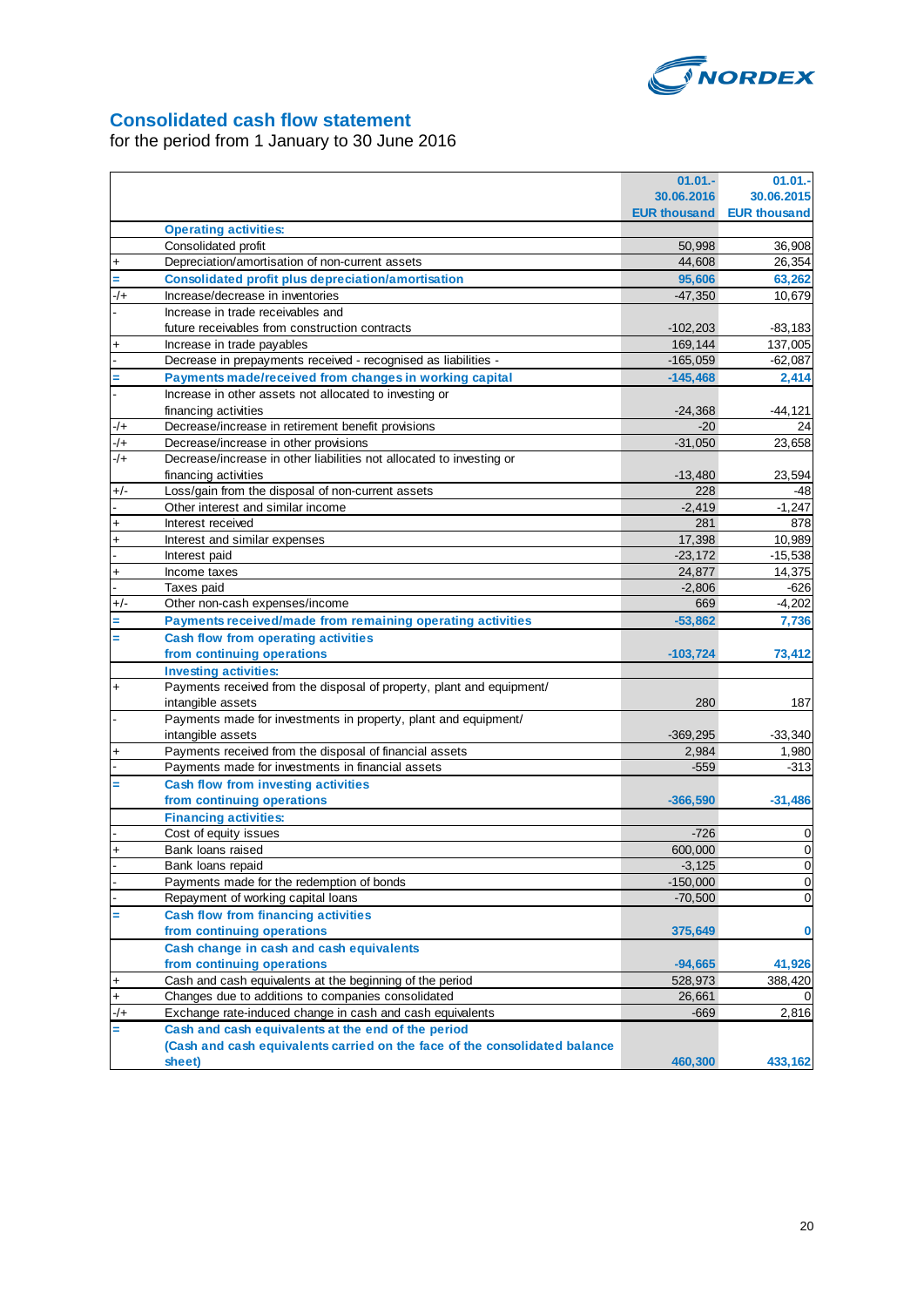

### **Consolidated statement of changes in equity**

|                                                       | <b>Subscribed</b><br>capital | <b>Share</b><br>premium | <b>Other</b><br>retained<br>earnings | <b>Cash flow</b><br>hedges | <b>Foreign</b><br>currency<br>adjustment<br><b>item</b> |
|-------------------------------------------------------|------------------------------|-------------------------|--------------------------------------|----------------------------|---------------------------------------------------------|
|                                                       | <b>EUR thousand</b>          | <b>EUR thousand</b>     | <b>EUR thousand</b>                  | <b>EUR thousand</b>        | <b>EUR thousand</b>                                     |
| 01.01.2016                                            | 80,882                       | 229,114                 | $-10,961$                            | 1,730                      | 5,651                                                   |
| Issue of new share capital                            |                              |                         |                                      |                            |                                                         |
| Payments received from the issue of new share capital | 16,100                       | 369,012                 | $\mathbf{0}$                         | $\mathbf 0$                | $\mathbf{0}$                                            |
| Cost of issuing new share capital                     | 0                            | $-726$                  | $\mathbf{0}$                         | 0                          | $\mathbf{0}$                                            |
| Income taxes                                          | $\Omega$                     | 233                     | $\Omega$                             | $\Omega$                   | $\Omega$                                                |
| Consolidated comprehensive income                     | $\Omega$                     | $\mathbf{0}$            | $\Omega$                             | $-239$                     | 2,207                                                   |
| Consolidated profit                                   | $\Omega$                     | 0                       | $\Omega$                             | 0                          | $\Omega$                                                |
| Other comprehensive income                            |                              |                         |                                      |                            |                                                         |
| Items which may be recycled to profit and loss        |                              |                         |                                      |                            |                                                         |
| Foreign currency translation difference               | $\Omega$                     | $\mathbf{0}$            | $\Omega$                             | $\Omega$                   | 2,207                                                   |
| Cash flow hedges                                      |                              | 0                       | $\Omega$                             | $-352$                     | $\mathbf{0}$                                            |
| Deferred income taxes                                 | $\Omega$                     | $\Omega$                | $\Omega$                             | 113                        | $\Omega$                                                |
| 30.06.2016                                            | 96,982                       | 597,633                 | $-10,961$                            | 1,491                      | 7,858                                                   |

|                                                       | <b>Consolidated</b> | <b>Consolidated</b> | <b>Capital</b>      | <b>Total</b>        |
|-------------------------------------------------------|---------------------|---------------------|---------------------|---------------------|
|                                                       | net profit          | net profit          | attributable to     | equity              |
|                                                       | carried             |                     | the                 |                     |
|                                                       | forward             |                     | parent              |                     |
|                                                       |                     |                     | company's           |                     |
|                                                       |                     |                     | equity              |                     |
|                                                       |                     |                     | holders             |                     |
|                                                       |                     |                     |                     |                     |
|                                                       |                     |                     |                     |                     |
|                                                       | <b>EUR thousand</b> | <b>EUR thousand</b> | <b>EUR thousand</b> | <b>EUR thousand</b> |
|                                                       |                     |                     |                     |                     |
| 01.01.2016                                            | 149,181             | 0                   | 455,597             | 455,597             |
| Issue of new share capital                            |                     |                     |                     |                     |
| Payments received from the issue of new share capital | $\mathbf 0$         | 0                   | 385,112             | 385,112             |
| Cost of issuing new share capital                     | $\overline{0}$      | 0                   | $-726$              | $-726$              |
| Income taxes                                          | $\mathbf{0}$        | 0                   | 233                 | 233                 |
| Consolidated comprehensive income                     | $\mathbf 0$         | 50,998              | 52,966              | 52,966              |
| Consolidated profit                                   | $\overline{0}$      | 50,998              | 50,998              | 50,998              |
| Other comprehensive income                            |                     |                     |                     |                     |
| Items which may be recycled to profit and loss        |                     |                     |                     |                     |
|                                                       |                     |                     |                     |                     |
| Foreign currency translation difference               | $\mathbf 0$         | 0                   | 2,207               | 2,207               |
| Cash flow hedges                                      | $\mathbf 0$         | 0                   | $-352$              | $-352$              |
| Deferred income taxes                                 | $\Omega$            | $\Omega$            | 113                 | 113                 |
| 30.06.2016                                            | 149,181             | 50,998              | 893,182             | 893,182             |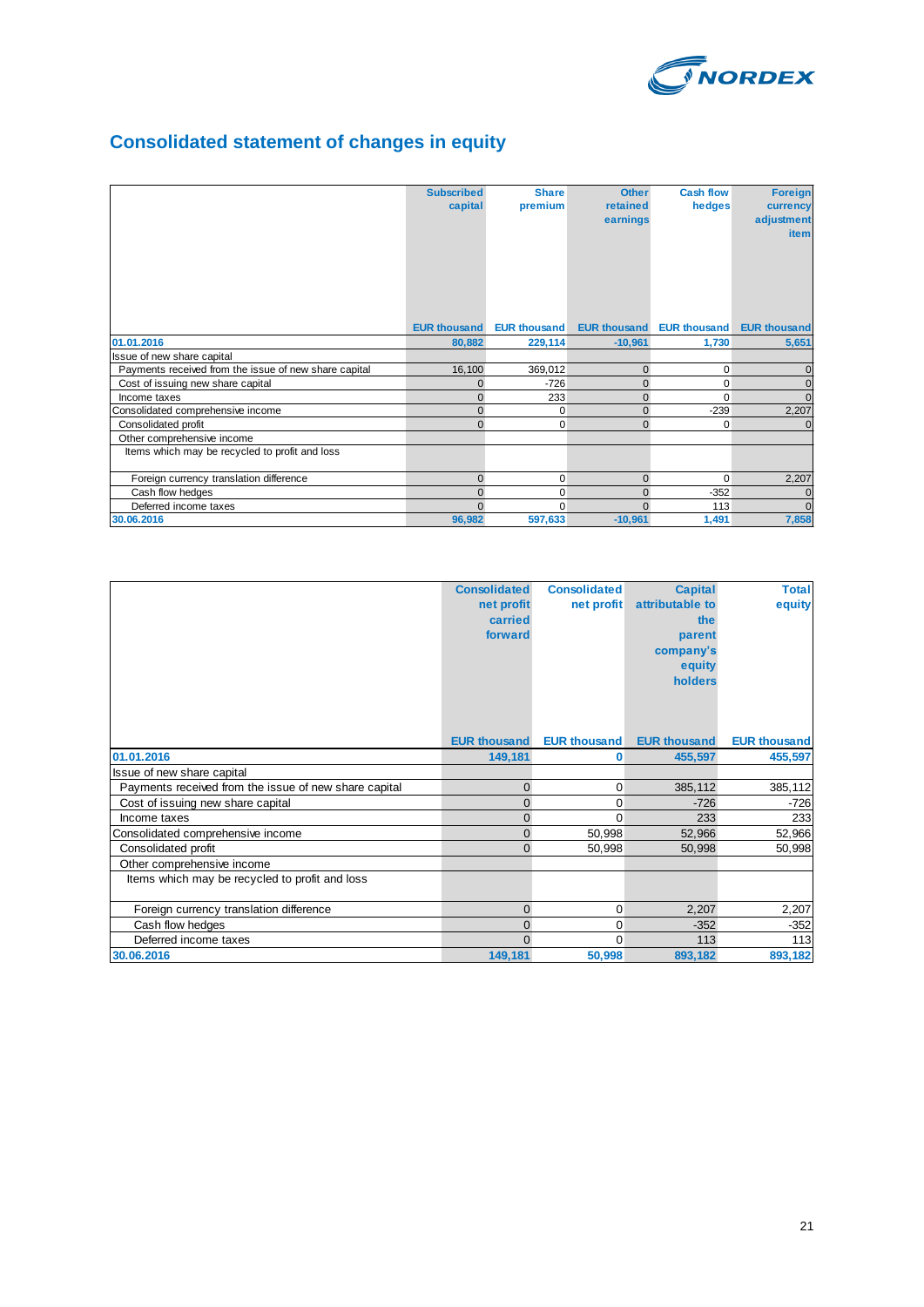

|                                                | <b>Subscribed</b><br>capital | <b>Share</b><br>premium | <b>Other</b><br>retained<br>earnings | <b>Cash flow</b><br>hedges | <b>Foreign</b><br>currency<br>adjustment<br><i>item</i> |
|------------------------------------------------|------------------------------|-------------------------|--------------------------------------|----------------------------|---------------------------------------------------------|
|                                                | <b>EUR thousand</b>          | <b>EUR thousand</b>     | <b>EUR thousand</b>                  | <b>EUR thousand</b>        | <b>EUR thousand</b>                                     |
| 01.01.2015                                     | 80,882                       | 242,624                 | $-7,951$                             | $-2,901$                   | 1,762                                                   |
| Employee stock option programme                | $\Omega$                     | $-1,385$                | ŋ                                    | 0                          | $\mathbf{0}$                                            |
| Consolidated comprehensive income              | 0                            | 0                       | 0                                    | 178                        | 2,056                                                   |
| Consolidated profit                            | $\Omega$                     | 0                       | $\Omega$                             | 0                          | $\Omega$                                                |
| Other comprehensive income                     |                              |                         |                                      |                            |                                                         |
| Items which may be recycled to profit and loss |                              |                         |                                      |                            |                                                         |
| Foreign currency translation difference        | $\Omega$                     | 0                       | 0                                    | $\Omega$                   | 2,056                                                   |
| Cash flow hedges                               | $\Omega$                     | 0                       | n                                    | 262                        | $\mathbf{0}$                                            |
| Deferred income taxes                          | $\Omega$                     | 0                       |                                      | $-84$                      | $\mathbf{0}$                                            |
| 30.06.2015                                     | 80,882                       | 241,239                 | $-7,951$                             | $-2,723$                   | 3,818                                                   |

|                                                | <b>Consolidated</b> | <b>Consolidated</b> | <b>Capital</b>      | <b>Total</b>        |
|------------------------------------------------|---------------------|---------------------|---------------------|---------------------|
|                                                | net profit          | net profit          | attributable to     | equity              |
|                                                | carried             |                     | the                 |                     |
|                                                | forward             |                     | parent              |                     |
|                                                |                     |                     | company's           |                     |
|                                                |                     |                     | equity              |                     |
|                                                |                     |                     | holders             |                     |
|                                                |                     |                     |                     |                     |
|                                                |                     |                     |                     |                     |
|                                                |                     |                     |                     |                     |
|                                                | <b>EUR thousand</b> | <b>EUR thousand</b> | <b>EUR thousand</b> | <b>EUR thousand</b> |
| 01.01.2015                                     | 81,583              | 0                   | 395,999             | 395,999             |
| Employee stock option programme                | $\mathbf 0$         | 0                   | $-1,385$            | $-1,385$            |
| Consolidated comprehensive income              | $\mathbf 0$         | 36,908              | 39,142              | 39,142              |
| Consolidated profit                            | $\overline{0}$      | 36,908              | 36,908              | 36,908              |
| Other comprehensive income                     |                     |                     |                     |                     |
| Items which may be recycled to profit and loss |                     |                     |                     |                     |
|                                                |                     |                     |                     |                     |
| Foreign currency translation difference        | $\mathbf{0}$        | 0                   | 2,056               | 2,056               |
| Cash flow hedges                               | 0                   | 0                   | 262                 | 262                 |
| Deferred income taxes                          | $\Omega$            | $\Omega$            | $-84$               | $-84$               |
| 30.06.2015                                     | 81,583              | 36,908              | 433,756             | 433,756             |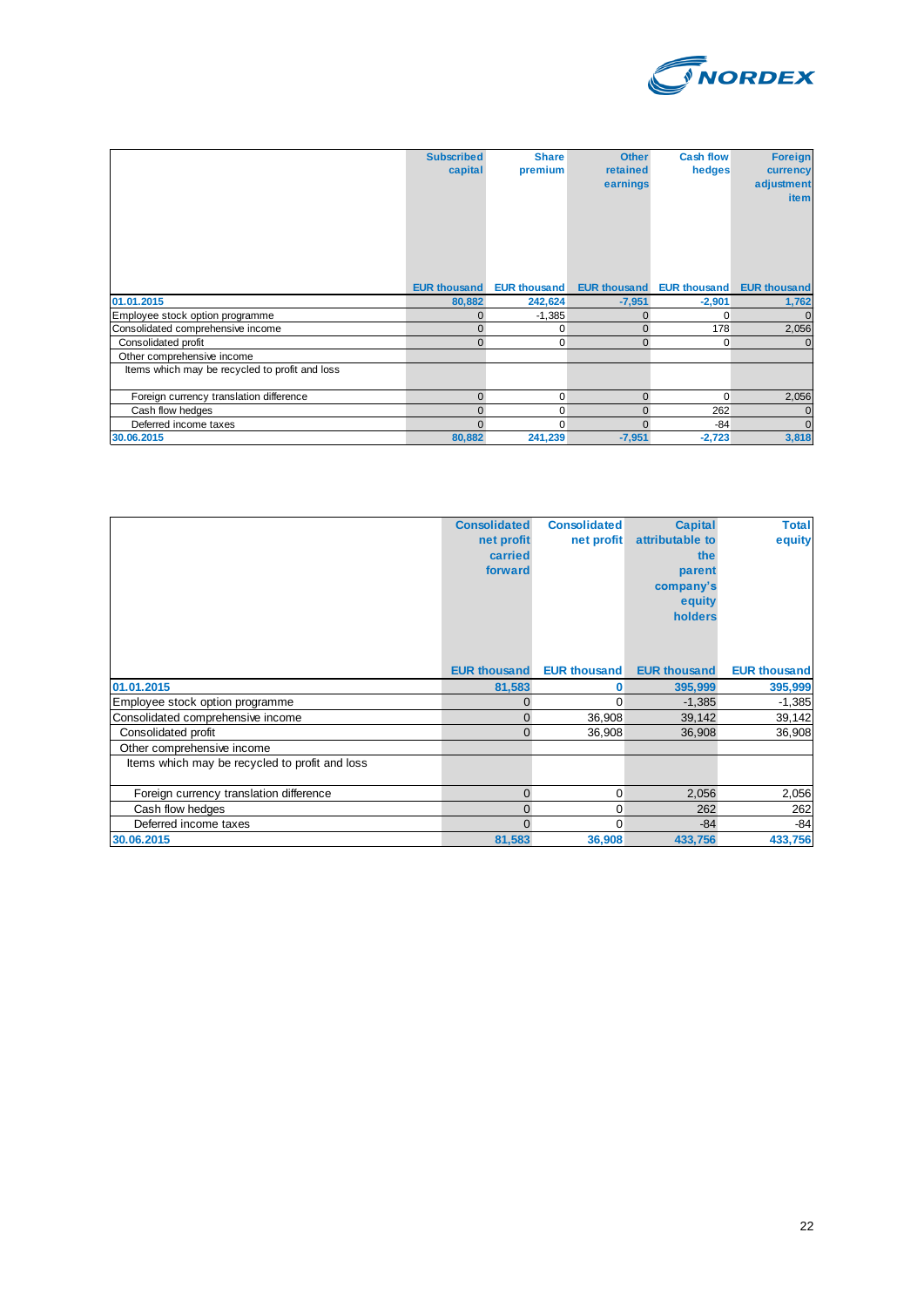

#### **Notes on the interim consolidated financial statements** as of 30 June 2016

#### **I. General**

The interim consolidated financial statements of Nordex SE and its subsidiaries for the first six months as of 30 June 2016, which have not been audited or reviewed by a statutory auditor, were prepared in accordance with the International Financial Reporting Standards (IFRS) issued by the International Accounting Standards Board (IASB) as endorsed by the European Union. In this connection, all International Financial Reporting Standards and Interpretations, particularly IAS 34 Interim Financial Reporting, mandatory as of 30 June 2016 were applied.

With the execution of the business combination agreement on 1 April 2016, Corporación Acciona Windpower S.L. and its 16 subsidiaries (Acciona Windpower) became part of the Nordex Group.

The merger of the activities of Nordex and Acciona Windpower will give rise to a globally positioned company capable of addressing around 85% (excluding China) of the global onshore market. Nordex and Acciona Windpower complement each other in a number of key business areas. Whereas Nordex has a strong presence in the European market, Acciona Windpower is well positioned in North and South America as well as in the emerging markets, particularly Brazil and India. Nordex wind power systems are particularly suitable for complex projects requiring sophisticated technological solutions. By contrast, Acciona Windpower turbines can be used primarily in large-scale projects in simpler surrounding conditions.

The following table sets out the purchase price paid for the business combination and the net assets acquired after provisional purchase price allocation as well as goodwill:

| <b>Purchase price</b>                                           | <b>EUR</b> |
|-----------------------------------------------------------------|------------|
|                                                                 | thousand   |
|                                                                 |            |
| Share component at fair value                                   | 385,112    |
| Cash component                                                  | 332,495    |
|                                                                 | 717,607    |
| Net assets acquired after provisional purchase price allocation |            |
| Cash and cash equivalents                                       | 26,661     |
| Trade receivables and future receivables from                   |            |
| construction contracts                                          | 134,014    |
| Inventories                                                     | 125,704    |
| Income tax refund claims                                        | 11,456     |
| Property, plant and equipment                                   | 112,672    |
| Capitalised development expense                                 | 116,823    |
| Other intangible assets                                         | 166,310    |
| Other assets                                                    | 52,436     |
| Deferred income tax assets                                      | 55,882     |
| Trade payables                                                  | $-71,651$  |
| Income tax liabilities                                          | $-9,130$   |
| Other provisions                                                | $-120,900$ |
| Other liabilities                                               | $-295,012$ |
| Deferred income tax liabilities                                 | $-93,414$  |
|                                                                 | 211,851    |
| <b>Goodwill</b>                                                 | 505,756    |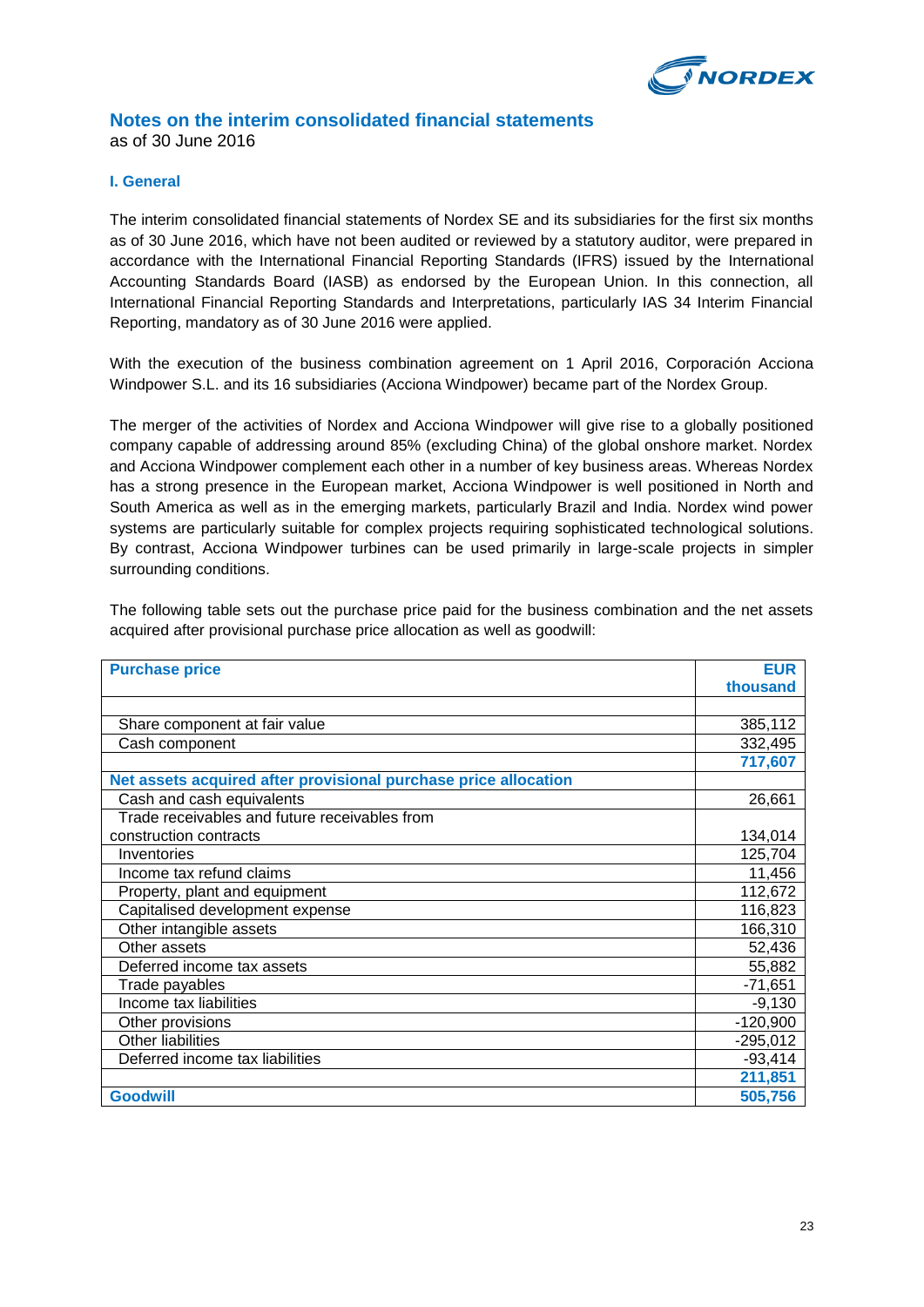

These interim financial statements should be read in conjunction with the consolidated annual financial statements for 2015. Further information on the accounting principles applied can be found in the notes to the consolidated financial statements. The consolidated financial statements for 2015 are available on the Internet at www.nordex-online.com in the Investor Relations section.

In the absence of any express reference to any changes, the recognition and measurement principles applied to the consolidated financial statements as of 31 December 2015 are also used in the interim financial statements as of 30 June 2016.

Sales from construction contracts for customers are also recognised in accordance with the percentage-of-completion method at Acciona Windpower. For this purpose, Acciona Windpower measures percentage of completion on the basis of milestones and Nordex on the basis of the ratio of actual to budgeted costs.

The income statement has again been prepared in accordance with the total cost method.

The business results for the first six months of 2016 are not necessarily an indication of expected results for the year as a whole. Any irregular expenses occurring in the year are only included or deferred in the interim financial report to the extent that such inclusion or deferral would also be reasonable at the end of the year.

Acciona Windpower's business activities were not included until the date of first-time consolidation on 1 April 2016.

The interim financial statements were prepared in the Group currency, i.e. the euro.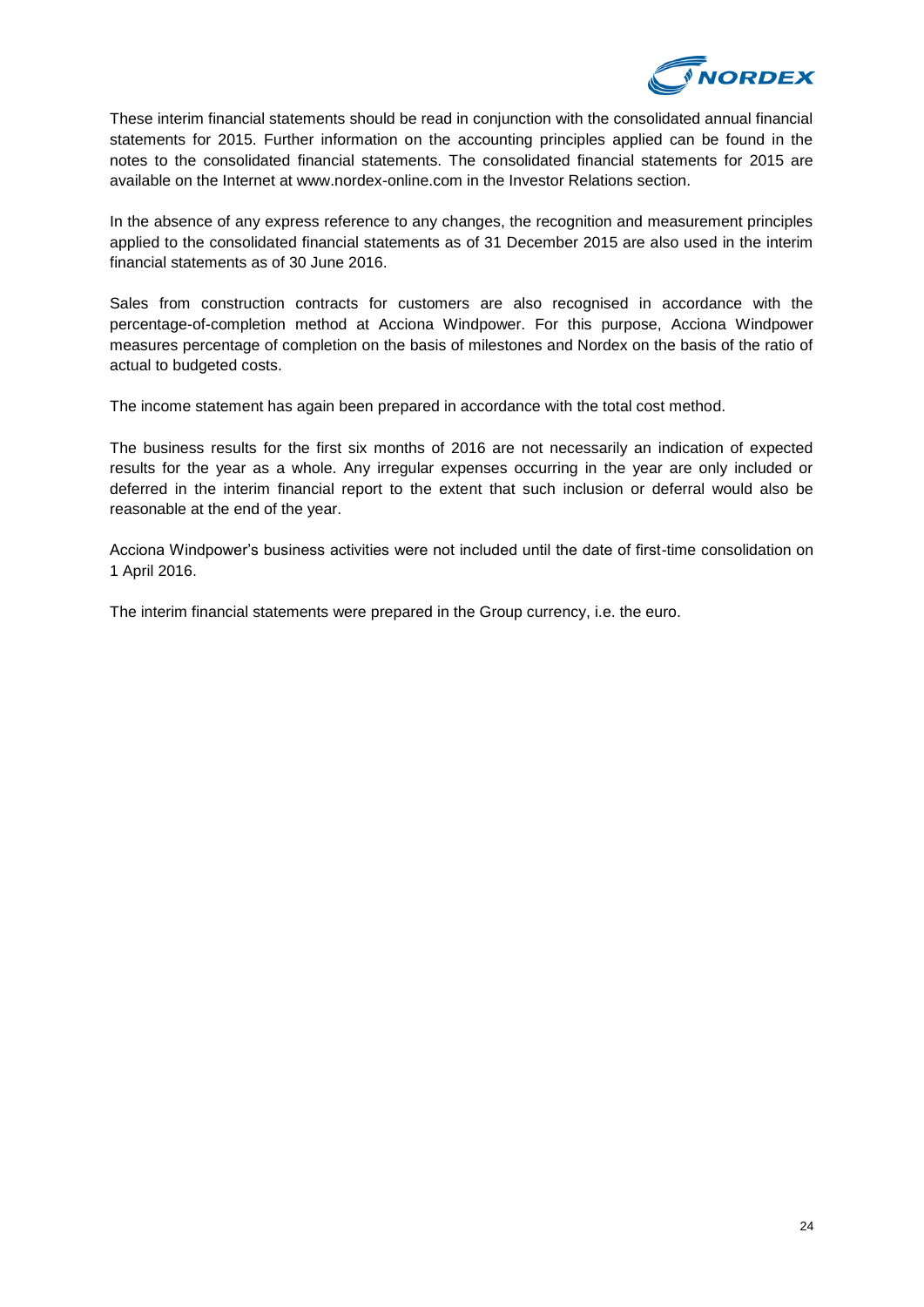

#### **II. Notes on the balance sheet**

#### Current assets

Trade receivables and future receivables from construction contracts were valued at EUR 511,682 thousand as of 30 June 2016 (31 December 2015: EUR 275,466 thousand) including impairments of EUR 1,429 thousand (31 December 2015: EUR 1,781 thousand). The future (gross) receivables from construction contracts were capitalised; the remaining prepayments received of EUR 258,431 thousand (31 December 2015: EUR 268,402 thousand) are reported within other current non-financial liabilities.

#### Non-current assets

Changes in non-current assets are set out in the statement of changes in property, plant and equipment and intangible assets.

As of 30 June 2016, there were additions from consolidation changes and capital spending of EUR 1,101,318 thousand, while depreciation and amortisation expense came to EUR 207,313 thousand.

The additions resulting from consolidation changes arise from the goodwill of EUR 505,756 thousand from the provisional purchase price allocation for Acciona Windpower and further additions from firsttime consolidation of EUR 558,512 thousand. Capital spending primarily entails own work capitalised.

Of the depreciation and amortisation expense, an amount of EUR 162,705 thousand relates to the assets accruing from the first-time consolidation of Acciona Windpower.

Deferred income tax assets primarily comprise unused tax losses which the Company expects to be able to utilise against corporate and trade tax.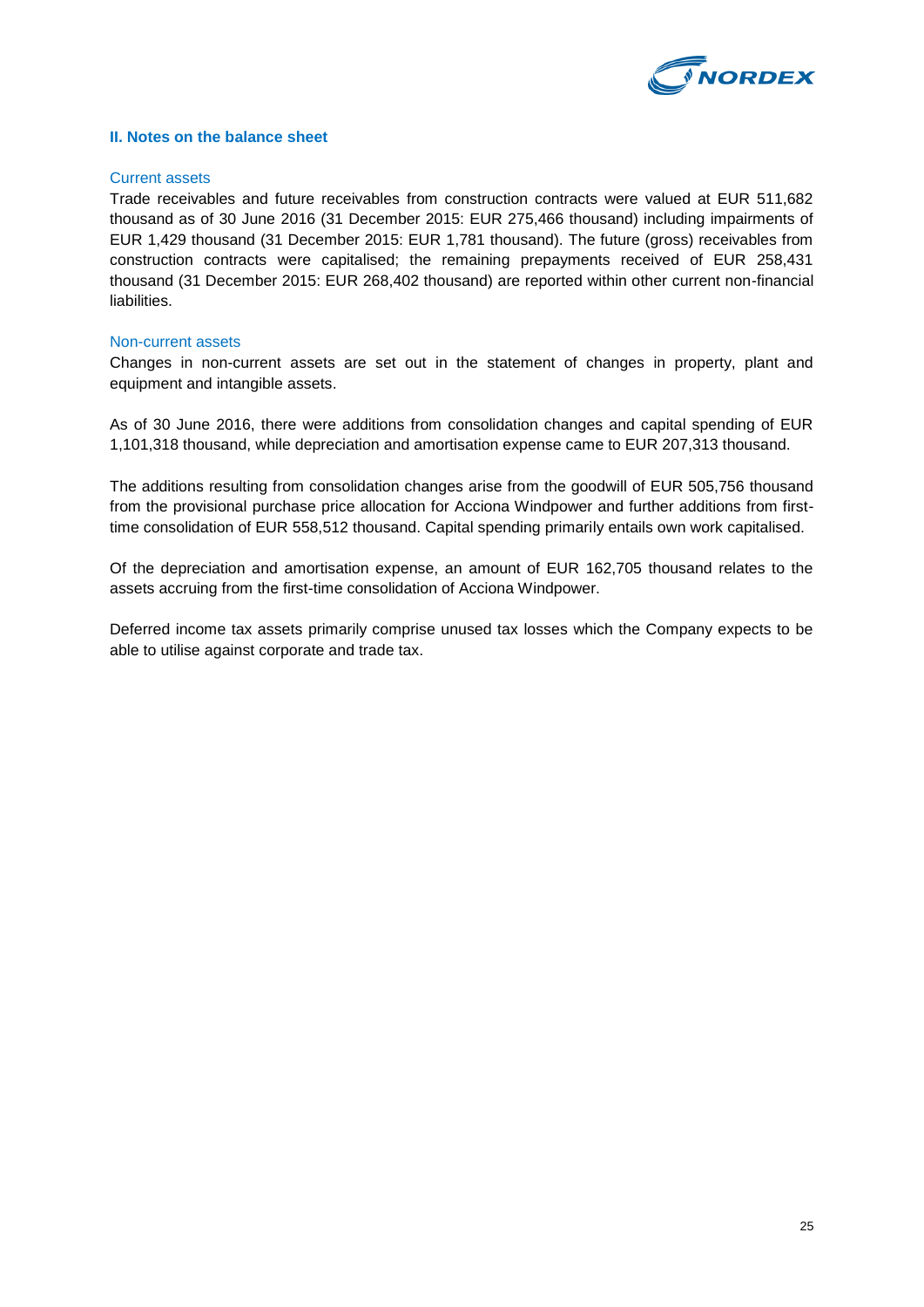

#### Statement of changes in property, plant and equipment and intangible assets

|                                                   |                                              |                                    |                                  | <b>Historical cost</b>           |                                  |                                |                        |
|---------------------------------------------------|----------------------------------------------|------------------------------------|----------------------------------|----------------------------------|----------------------------------|--------------------------------|------------------------|
|                                                   | <b>Initial</b>                               | <b>Additions</b>                   | <b>First-time</b>                | <b>Disposals</b>                 | Reclassi-                        | Foreign                        | <b>Closing</b>         |
|                                                   | amount                                       |                                    | consolidation                    |                                  | fication                         | currency                       | amount                 |
|                                                   |                                              |                                    |                                  |                                  |                                  |                                |                        |
|                                                   | 01.01.2016                                   |                                    |                                  |                                  |                                  |                                | 30.06.2016             |
|                                                   |                                              | <b>EUR thousand EUR thousand</b>   |                                  | <b>EUR thousand EUR thousand</b> | <b>EUR thousand EUR thousand</b> |                                | <b>EUR thousand</b>    |
| <b>Property, plant and equipment</b>              |                                              |                                    |                                  |                                  |                                  |                                |                        |
| Land and buildings                                | 88,785                                       | 5,989                              | 63,050                           | 26                               | $-16$                            | $-461$                         | 157,321                |
| Technical equipment and machinery                 | 123,095                                      | 2,515                              | 45,219                           | 150                              | 944                              | 1,098                          | 172,721                |
| Other equipment, operating and business equipment | 66,560                                       | 9,956                              | 110,928                          | 805                              | 22                               | 1.957                          | 188,618                |
| Prepayments made and assets under construction    | 2,794                                        | 3,420                              | 612                              | $\Omega$                         | $-950$                           | -7                             | 5,869                  |
| Total property, plant and equipment               | 281,234                                      | 21,880                             | 219,809                          | 981                              |                                  | 2,587                          | 524,529                |
|                                                   |                                              |                                    |                                  |                                  |                                  |                                |                        |
| Intangible assets                                 |                                              |                                    |                                  |                                  |                                  |                                |                        |
| Goodwill                                          | 14,461                                       | 0                                  | 505,756                          | 0                                | $\Omega$                         | 0                              | 520,217                |
| Capitalised development expense                   | 179,522                                      | 13,104                             | 154,104                          | 5                                | $\Omega$                         | $\Omega$                       | 346,725                |
| Other intangible assets                           | 23,994                                       | 2,066                              | 184,599                          | 57                               | $\Omega$                         | $-221$                         | 210,381                |
| <b>Total intangible assets</b>                    | 217,977                                      | 15,170                             | 844,459                          | 62                               | n.                               | $-221$                         | 1,077,323              |
|                                                   |                                              |                                    |                                  |                                  |                                  |                                |                        |
|                                                   |                                              |                                    |                                  |                                  |                                  |                                |                        |
|                                                   |                                              |                                    | <b>Depreciation/amortisation</b> |                                  |                                  |                                | <b>Carrying amount</b> |
|                                                   | <b>Additions</b><br><b>Initial</b><br>annsum | <b>First-time</b><br>concolidation | <b>Disposals</b>                 | <b>Reclassi-</b><br>fication     | Foreign<br><b>CUTTODOM</b>       | <b>Closing</b><br>$amm_{numt}$ |                        |

|                                                   |                     |                  |                                                            |                  | <b>Depreciation/amortisation</b> |                     |                     | <b>Carrying amount</b> |                     |
|---------------------------------------------------|---------------------|------------------|------------------------------------------------------------|------------------|----------------------------------|---------------------|---------------------|------------------------|---------------------|
|                                                   | <b>Initial</b>      | <b>Additions</b> | <b>First-time</b>                                          | <b>Disposals</b> | <b>Reclassi-</b>                 | <b>Foreign</b>      | <b>Closing</b>      |                        |                     |
|                                                   | amount              |                  | consolidation                                              |                  | fication                         | currency            | amount              |                        |                     |
|                                                   |                     |                  |                                                            |                  |                                  |                     |                     |                        |                     |
|                                                   | 01.01.2016          |                  |                                                            |                  |                                  |                     | 30.06.2016          | 30.06.2016             | 31.12.2015          |
|                                                   | <b>EUR thousand</b> |                  | <b>EUR thousand EUR thousand EUR thousand EUR thousand</b> |                  |                                  | <b>EUR thousand</b> | <b>EUR thousand</b> | <b>EUR thousand</b>    | <b>EUR thousand</b> |
| <b>Property, plant and equipment</b>              |                     |                  |                                                            |                  |                                  |                     |                     |                        |                     |
| Land and buildings                                | 36,525              | 2,199            | 25,017                                                     | $\Omega$         | $-3$                             | $-611$              | 63.127              | 94,194                 | 52,260              |
| Technical equipment and machinery                 | 58,949              | 10,329           | 12,875                                                     | 35               |                                  | $-175$              | 81,943              | 90,778                 | 64,146              |
| Other equipment, operating and business equipment | 38,504              | 7.681            | 69.244                                                     | 809              |                                  | 153                 | 114,776             | 73.842                 | 28,056              |
| Prepayments made and assets under construction    | 1,642               |                  |                                                            | $\Omega$         |                                  | $-18$               | 1.624               | 4,245                  | 1,152               |
| <b>Total property, plant and equipment</b>        | 135,620             | 20,209           | 107,136                                                    | 844              |                                  | $-651$              | 261,470             | 263,059                | 145,614             |
|                                                   |                     |                  |                                                            |                  |                                  |                     |                     |                        |                     |
| Intangible assets                                 |                     |                  |                                                            |                  |                                  |                     |                     |                        |                     |
| Goodwill                                          | 4,501               |                  |                                                            | $\Omega$         |                                  | n                   | 4,501               | 515,716                | 9,960               |
| Capitalised development expense                   | 68,589              | 17,476           | 37,280                                                     | $\Omega$         |                                  | $\Omega$            | 123,345             | 223,380                | 110,933             |
| Other intangible assets                           | 18.198              | 6,923            | 18.289                                                     | 34               |                                  | $-228$              | 43.148              | 167,233                | 5,796               |
| <b>Total intangible assets</b>                    | 91,288              | 24,399           | 55,569                                                     | 34               |                                  | $-228$              | 170,994             | 906,329                | 126,689             |

#### Current liabilities

Current liabilities comprise trade payables of EUR 495,722 thousand (31 December 2015: EUR 254,926 thousand) and chiefly also prepayments received of EUR 258,431 thousand (31 December 2015: EUR 268,402 thousand) and current provisions of EUR 132,324 thousand (31 December 2015: EUR 66,491 million). The current bank borrowings of EUR 13,201 thousand (31 December 2015: EUR 6,572 thousand) refer to the short-term utilisation of the loan granted by the European Investment Bank including deferred interest. The corporate bond issued by Nordex SE worth EUR 150,000 thousand was repaid on schedule on 12 April 2016.

#### Non-current liabilities

Non-current liabilities are composed of deferred income tax liabilities, the non-current portion of provisions and particularly also non-current bank borrowings.

On 6 April 2016, Nordex SE placed a bonded loan worth EUR 550,000 thousand with national and international investors. It primarily utilised the proceeds of the issue to finance the acquisition of Acciona Windpower, meaning that this transaction is funded on a medium and long-term basis. A further part was used to redeem the corporate bond of EUR 150,000 thousand expiring on 12 April 2016. The bonded loan was issued in tranches of three, five, seven and ten years with fixed or variable coupons. Depending on the tranche, the coupon on the issue date is between 1.5% and 3.0%.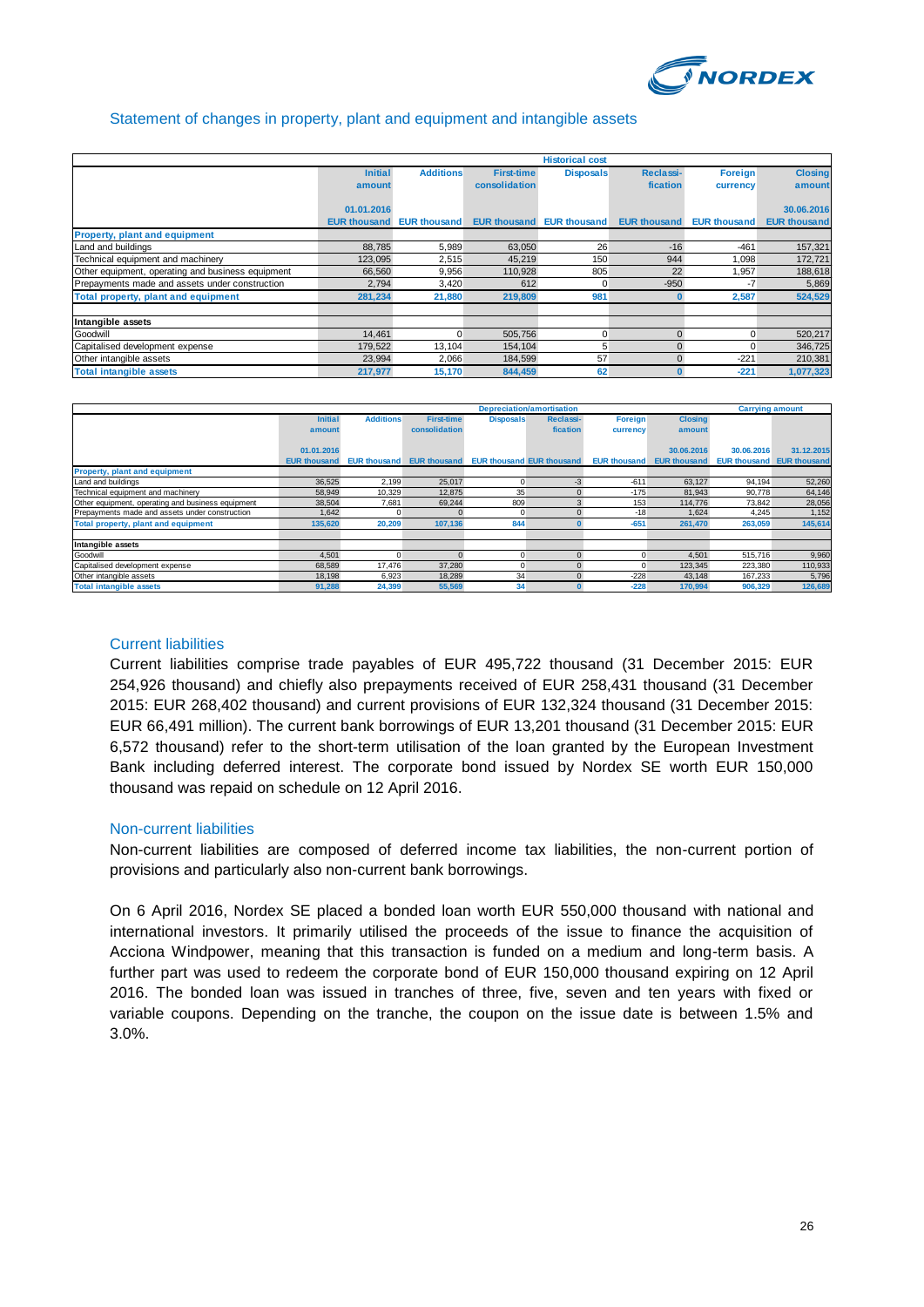

In addition, the Company has a long-term facility with the European Investment Bank of up to EUR 100,000 thousand to fund its research and development activities. The loan has a term of eight years from the date on which it is drawn and is repaid in instalments. The borrower is Nordex Energy GmbH, with the main Nordex Group companies holding joint and several liability. As of 30 June 2016, the noncurrent part of the loan provided by the European Investment Bank including deferred interest was valued at EUR 84,375 thousand (31 December 2015: EUR 43,750 thousand).

In addition, the Nordex Group has a syndicated multi-currency credit facility of EUR 950,000 thousand, which was renewed on 15 December 2015 for five years until 15 December 2020. With the acquisition of Acciona Windpower's portfolio of guarantees, Nordex exercised the option to increase this facility by a further EUR 260,000 thousand to EUR 1,210,000 thousand.

All the facilities are unsecured and provide for identical representations and undertakings.

Moreover, the loan granted by the European Investment Bank and the syndicated multi-currency guarantee facility are subject to uniform financial covenants such as equity ratio, leverage and interest coverage, compliance with which is confirmed in quarterly reports to the banks.

The banks may only terminate the existing facilities for good cause including the breach of the financial covenants.

#### **Equity**

Reference should be made to the Nordex Group's statement of changes in equity (see page 21) for a breakdown of the changes in equity.

#### **III. Notes on the income statement**

#### **Sales**

Sales in the Projects and Service segments break down as follows:

|                            | $01.01 -$           | $01.01 -$           |
|----------------------------|---------------------|---------------------|
|                            | 30.06.2016          | 30.06.2015          |
|                            | <b>EUR thousand</b> | <b>EUR thousand</b> |
| Projects                   | 1,369,954           | 1,008,308           |
| Service                    | 121,215             | 97,392              |
| Intrasegment consolidation | $-7.227$            | $-5,381$            |
| <b>Total</b>               | 1,484,942           | 1,100,319           |

#### Changes in inventories and other own work capitalised

Changes in inventories and other own work capitalised totalled EUR 19,100 thousand in the first six months of 2016 (1 January - 30 June 2015: EUR -16,533 thousand). In addition to an increase of EUR 5,955 thousand in inventories (1 January - 30 June 2015: decline of EUR 28,332 thousand), own work of EUR 13,145 thousand (1 January - 30 June 2015: EUR 11,799 thousand) was capitalised.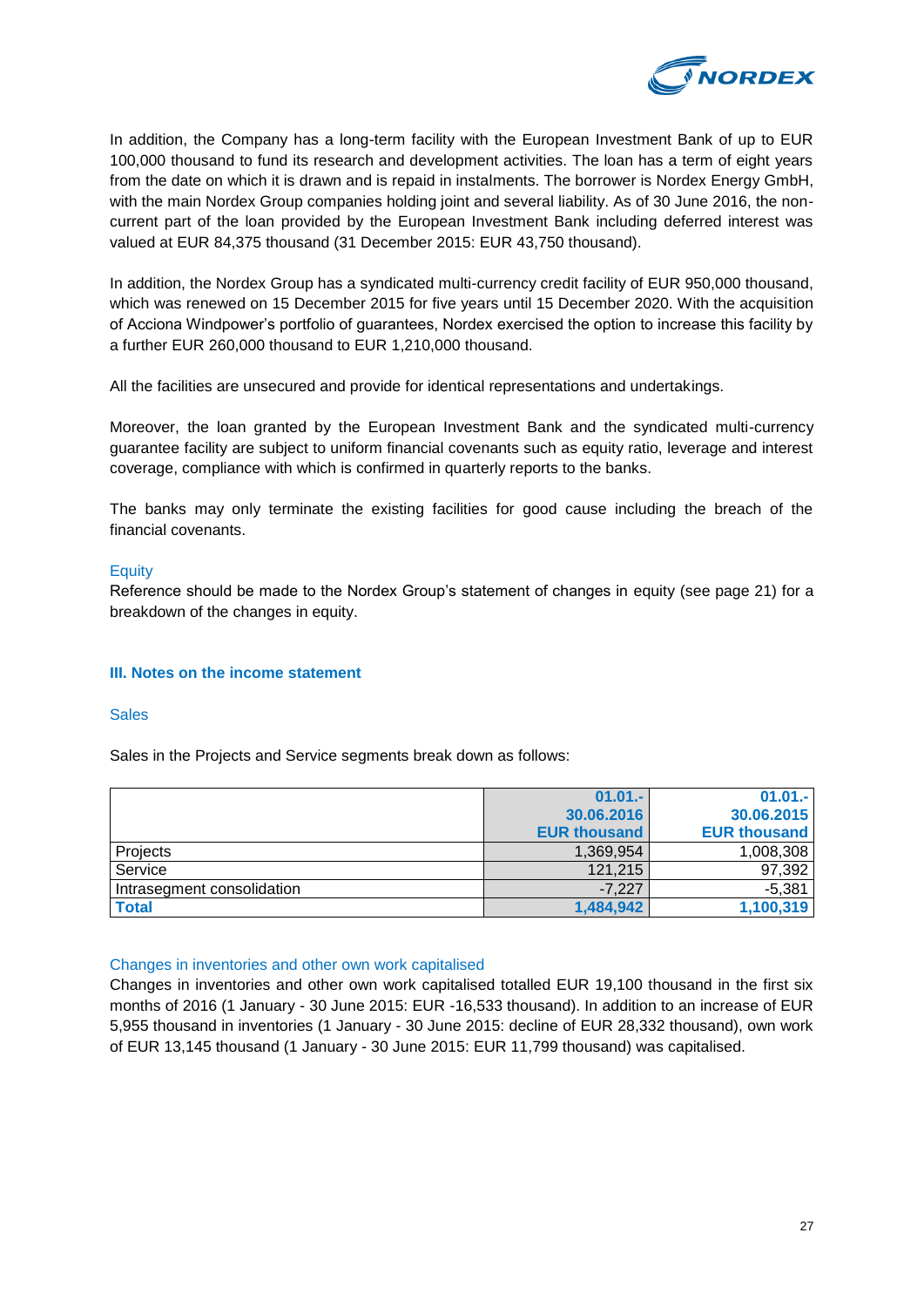

#### Other operating income

Other operating income stems primarily from foreign currency translation.

#### Cost of materials

The cost of materials stands at EUR 1,129,878 thousand (1 January - 30 June 2015: EUR 847,891 thousand) and comprises the cost of raw materials, supplies and consumables and the cost of services bought.

The cost of raw materials and supplies chiefly includes the cost of components and energy. The cost of services bought includes external freight, order provisions, commission and externally sourced order-handling services.

#### Personnel expenses

Personnel expenses came to EUR 126,638 thousand in the first six months of 2016, up from EUR 93,382 thousand in the same period of the previous year. Personnel numbers rose by 1,863 over the same period in the previous year from 3,060 to 4,923 as of 30 June 2016. This is chiefly taken over from Acciona Windpower effective 1 April 2016.

#### Other operating expenses

Other operating expenses are mainly composed of settlement payments to customers, expenses for externally sourced services and legal, consulting, travel, repair, maintenance, rental and IT expenses.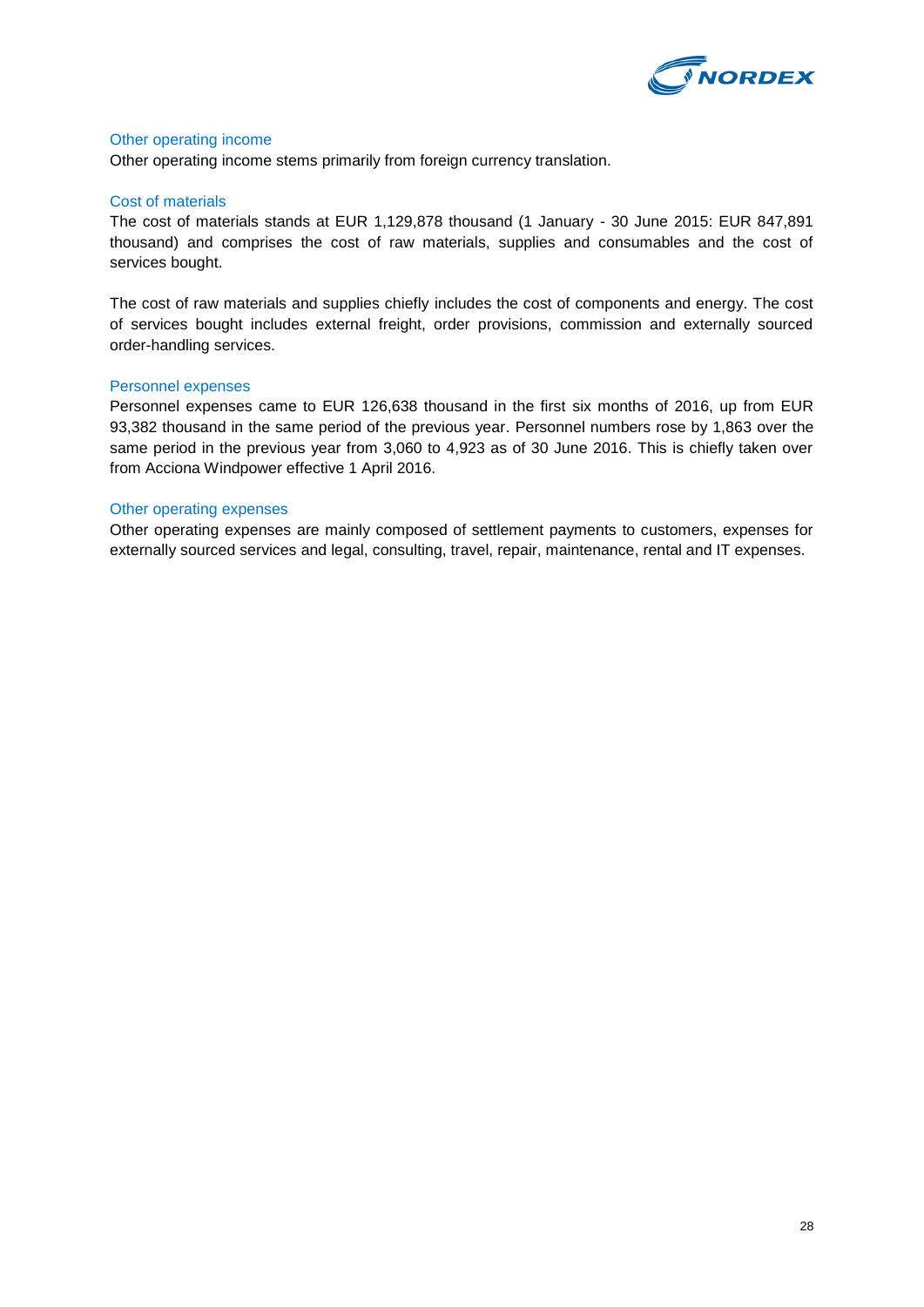

#### **IV. Related parties disclosures**

As of the reporting date, Acciona S.A. holds 29.9% of Nordex SE's capital. This makes Nordex SE an associate of Acciona S.A.

The transactions executed with companies in the Acciona Group are set out in the following table:

| <b>Related parties</b>       | <b>Amount concerned</b> | <b>Outstanding balances</b> |
|------------------------------|-------------------------|-----------------------------|
|                              | <b>Revenuel</b>         | Receivables (+)/            |
|                              | expenses                | liabilities (-)             |
|                              | $01.01. -$              | 30.06.2016                  |
|                              | 30.06.2016              |                             |
|                              | <b>EUR thousand</b>     | <b>EUR thousand</b>         |
| Acciona Energia, S.A.        | 477/513                 | $-700$                      |
| Acciona Energia              |                         |                             |
| Servicios Mexico S. de       |                         |                             |
| R.L. de C.V.                 | 404/0                   | 193                         |
| Acciona Energy Global        |                         |                             |
| Poland Sp. z o.o.            | 0                       | 282                         |
| Acciona Energy India         |                         |                             |
| <b>Private Limited</b>       | 330/0                   | 282                         |
| <b>Acciona Facility</b>      |                         |                             |
| Services S.A.                | 0/1,071                 | $-1,159$                    |
| Acciona Forwarding do        |                         |                             |
| Brasil Logistica e           |                         |                             |
| <b>Transporte Multimodal</b> |                         |                             |
| S.A.                         | 0                       | 1,163                       |
| Ceolica Hispania S.L.        | $\overline{0}$          | $-302$                      |
| Consorcio Eolico             |                         |                             |
| Chiripa, S.A.                | 0                       | 362                         |
| Oakleaf Investment           |                         |                             |
| Holding 86 (Pty)Ltd          | 0                       | 675                         |
| San Roman Wind LLC           | 20,253/0                | 1,269                       |
| Valdivia Energia Eolica,     |                         |                             |
| S.A.                         | 159/0                   | 404                         |
| Other Acciona                |                         |                             |
| companies                    | 85/304                  | $-556$                      |

Jan Klatten, a member of Nordex SE's Supervisory Board, has held a 44.2% share of the Polish wind farm company C&C Wind Sp. z o.o. via momentum infra 1 GmbH, of which he is also managing director, since 2014. The share was acquired by momentum infra 1 GmbH as the most successful bidder in a market-wide tender process. The majority of the shares in momentum infra 1 GmbH are held by momentum-capital Verwaltungsgesellschaft mbH. The Nordex Group also holds 40% of the capital of C&C Wind Sp. z o.o. via Nordex Windpark Beteiligung GmbH. Accordingly, this company is classified as an associate. As in the previous year, there were no business transactions with Mr. Klatten or momentum infra 1 GmbH.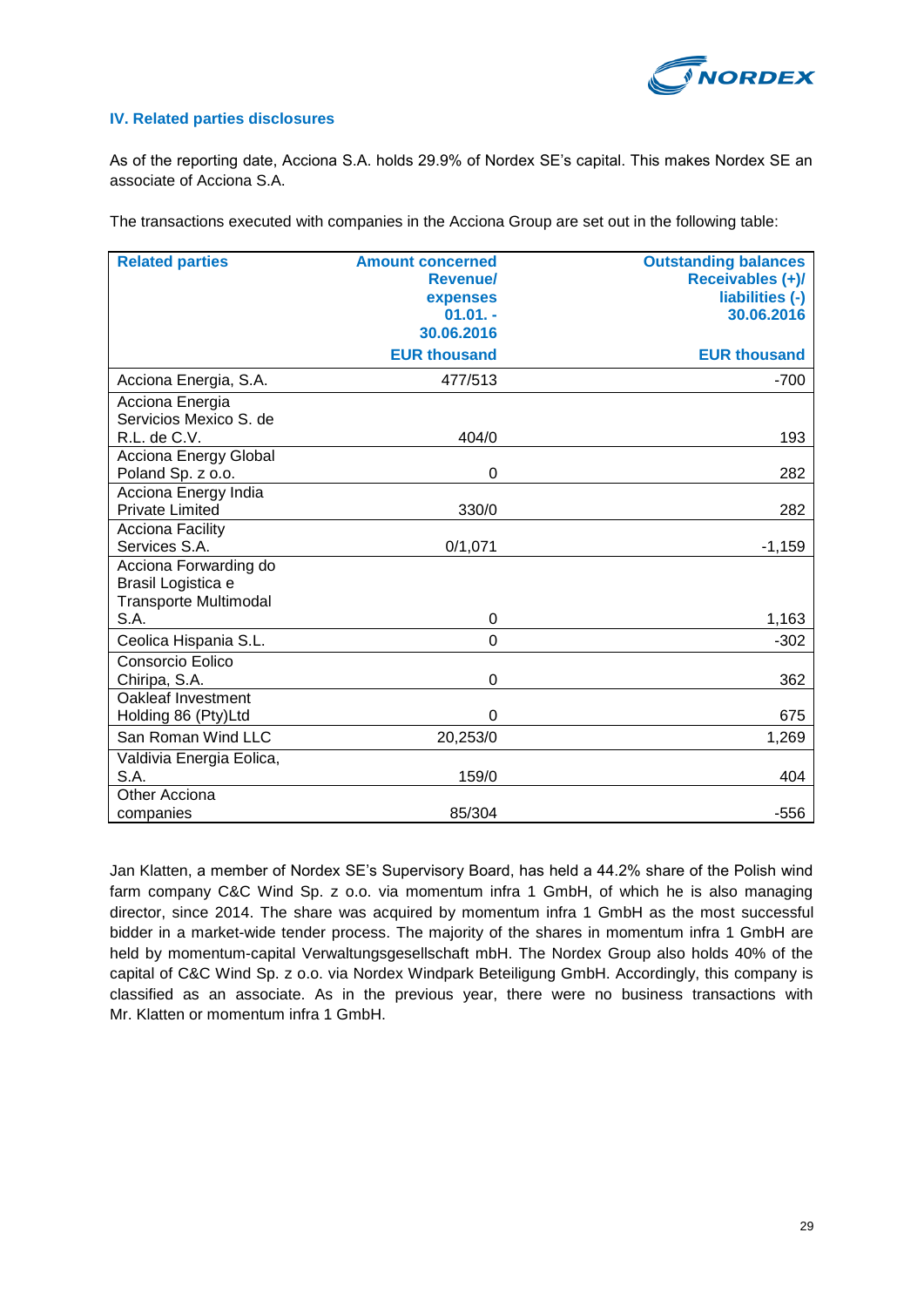

Moreover, the Nordex Group holds a 75% interest in natcon 7 GmbH via Nordex SE. In addition to C&C Wind Sp. z o.o., the two companies KNK Wind GmbH (38.89 %) and GN Renewable Investments S.á.r.l. (30 %) are classified as associates.

The transactions executed are set out in the following table.

| <b>Related parties</b> | <b>Amount</b>       | <b>Amount</b>       | <b>Outstanding</b>  | <b>Outstanding</b>  |
|------------------------|---------------------|---------------------|---------------------|---------------------|
|                        | concerned           | concerned           | <b>balances</b>     | <b>balances</b>     |
|                        |                     |                     | <b>Receivables</b>  | <b>Receivables</b>  |
|                        | <b>Revenuel</b>     | <b>Revenuel</b>     | (+)/                | $(+)$ /             |
|                        | expenses            | expenses            | liabilities (-)     | liabilities (-)     |
|                        | $01.01. -$          | $01.01. -$          | 30.06.2016          | 30.06.2015          |
|                        | 30.06.2016          | 30.06.2015          |                     |                     |
|                        |                     |                     |                     |                     |
|                        | <b>EUR thousand</b> | <b>EUR thousand</b> | <b>EUR thousand</b> | <b>EUR thousand</b> |
| C&C Wind Sp. z o.o.    | 428/0               | 23,667/0            | 12,123              | $-607$              |
| <b>GN Renewable</b>    |                     |                     |                     |                     |
| Investments S.á.r.l.   | 30/0                | 66/0                | 3,352               | 5,494               |
| <b>KNK Wind GmbH</b>   | 0/0                 | 95/0                | 3,773               | 3,537               |

#### **V. Group segment report**

The Nordex Group is engaged in the development, production, servicing and marketing of wind power systems. In addition to development and production, it provides preliminary project development services to support marketing, acquires rights and creates the infrastructure required to construct wind power systems at suitable locations. The Nordex Group is essentially a single-product company.

Reflecting the type of business activities, the reportable segments are thus divided into Projects and Service. The prices of deliveries between the individual segments are determined on an arm's length basis. Segment reporting is based on the accounting and measurement principles applied to the consolidated financial statements and follows the internal reports submitted to the chief operating decision maker. Nordex SE's Management Board has been identified as the chief operating decision maker.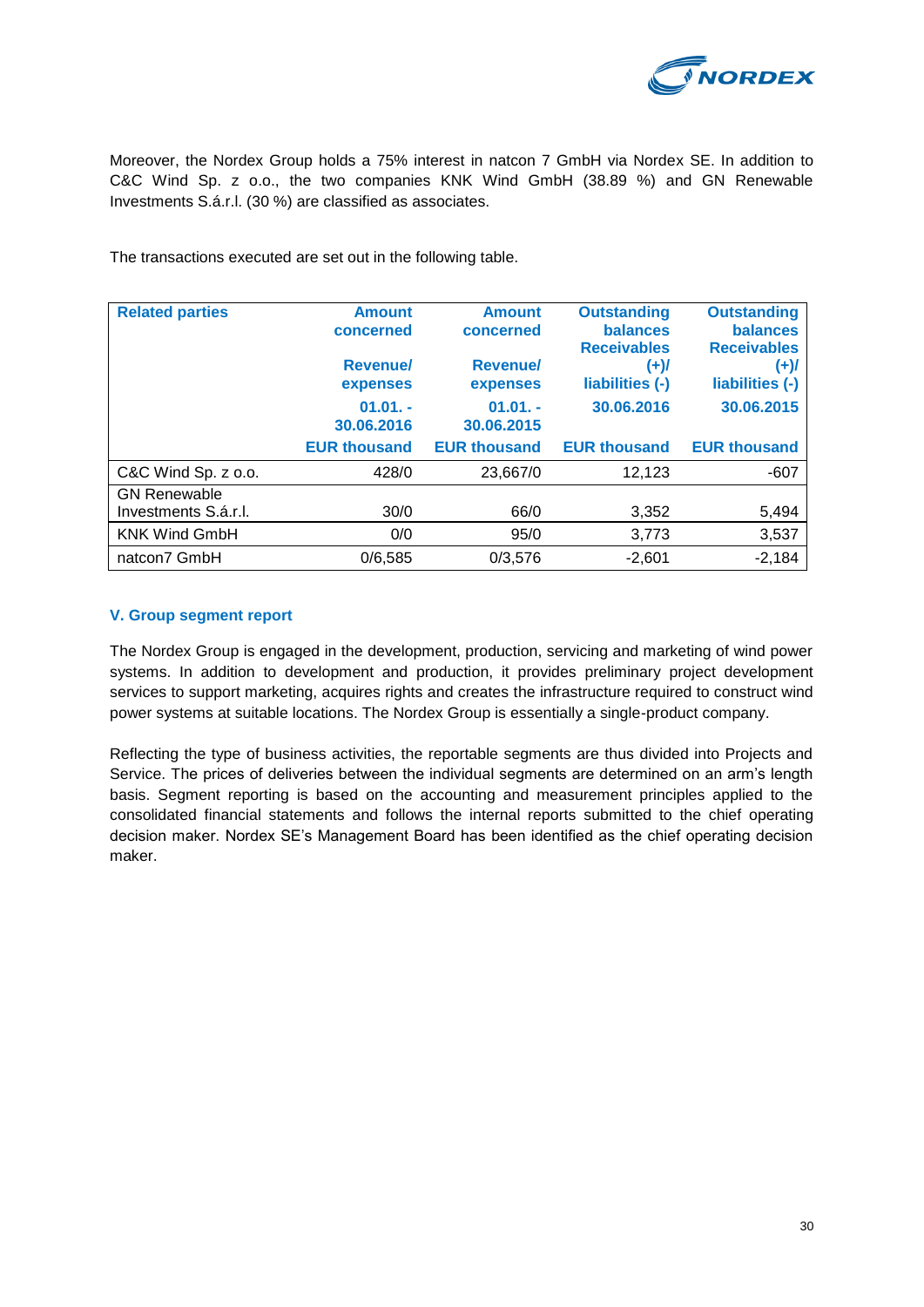

#### Group segment report

|                                                       |                     | <b>Projects</b>     |                      | <b>Service</b>       |                      | <b>Not allocated</b> |
|-------------------------------------------------------|---------------------|---------------------|----------------------|----------------------|----------------------|----------------------|
|                                                       | H1/2016             | H1/2015             | H <sub>1</sub> /2016 | H <sub>1</sub> /2015 | H <sub>1</sub> /2016 | H <sub>1</sub> /2015 |
|                                                       | <b>EUR thousand</b> | <b>EUR thousand</b> | <b>EUR thousand</b>  | <b>EUR thousand</b>  | <b>EUR thousand</b>  | <b>EUR thousand</b>  |
| Sales                                                 | 1.369.954           | 1,008,308           | 121.215              | 97,392               |                      |                      |
| Changes in inventories and other own work capitalised | 20,803              | $-16,749$           | $-1,703$             | 216                  |                      |                      |
| Cost of materials                                     | $-1,090,154$        | $-813.007$          | $-46,951$            | $-40.265$            |                      |                      |
| Other income and expenses                             | $-226,215$          | $-128,035$          | $-54,994$            | $-46.319$            |                      |                      |
| Earnings before interest and taxes (EBIT)             | 74,388              | 50.517              | 17.567               | 11.024               |                      |                      |
| Interest income                                       |                     |                     |                      |                      | 2.419                | 1.247                |
| Interest expenses                                     |                     |                     |                      |                      | $-17,398$            | $-10,989$            |

|                                                       | <b>Consolidation</b> |                     | <b>Group total</b>  |                     |  |
|-------------------------------------------------------|----------------------|---------------------|---------------------|---------------------|--|
|                                                       | H1/2016              | H1/2015             | H1/2016             | H1/2015             |  |
|                                                       | <b>EUR thousand</b>  | <b>EUR thousand</b> | <b>EUR thousand</b> | <b>EUR thousand</b> |  |
| Sales                                                 | $-7.227$             | $-5,381$            | 1,483,942           | 1,100,319           |  |
| Changes in inventories and other own work capitalised |                      |                     | 19.100              | $-16,533$           |  |
| Cost of materials                                     | 7.227                | 5.381               | $-1,129,878$        | $-847,891$          |  |
| Other income and expenses                             |                      |                     | $-281.209$          | $-174,354$          |  |
| Earnings before interest and taxes (EBIT)             |                      |                     | 91.955              | 61,541              |  |
| Interest income                                       |                      |                     | 2.419               | 1,247               |  |
| Interest expenses                                     |                      |                     | $-17.398$           | $-10,989$           |  |

#### **VI. Responsibility statement in accordance with Section 37y in connection with Section 37w (2) No. 3 of the German Securities Trading Act**

To the best of our knowledge, and in accordance with the applicable reporting principles for interim financial reporting, the interim consolidated financial statements for the first six months as of 30 June 2016 give a true and fair view of the assets, liabilities, financial position and profit or loss of the Group in accordance with German accepted accounting principles, and the interim management report of the Group includes a fair review of the development and performance of the business and the position of the Group, together with a description of the material opportunities and risks associated with the expected development of the Group for the remaining months of the financial year.

Hamburg, July 2016

Lars Bondo Krogsgaard **José Luis Blanco Diéguez** Chief Executive Officer Management Board

Bernard Schäferbarthold **Patxi Landa** Management Board Management Board

 $\frac{1}{2}$